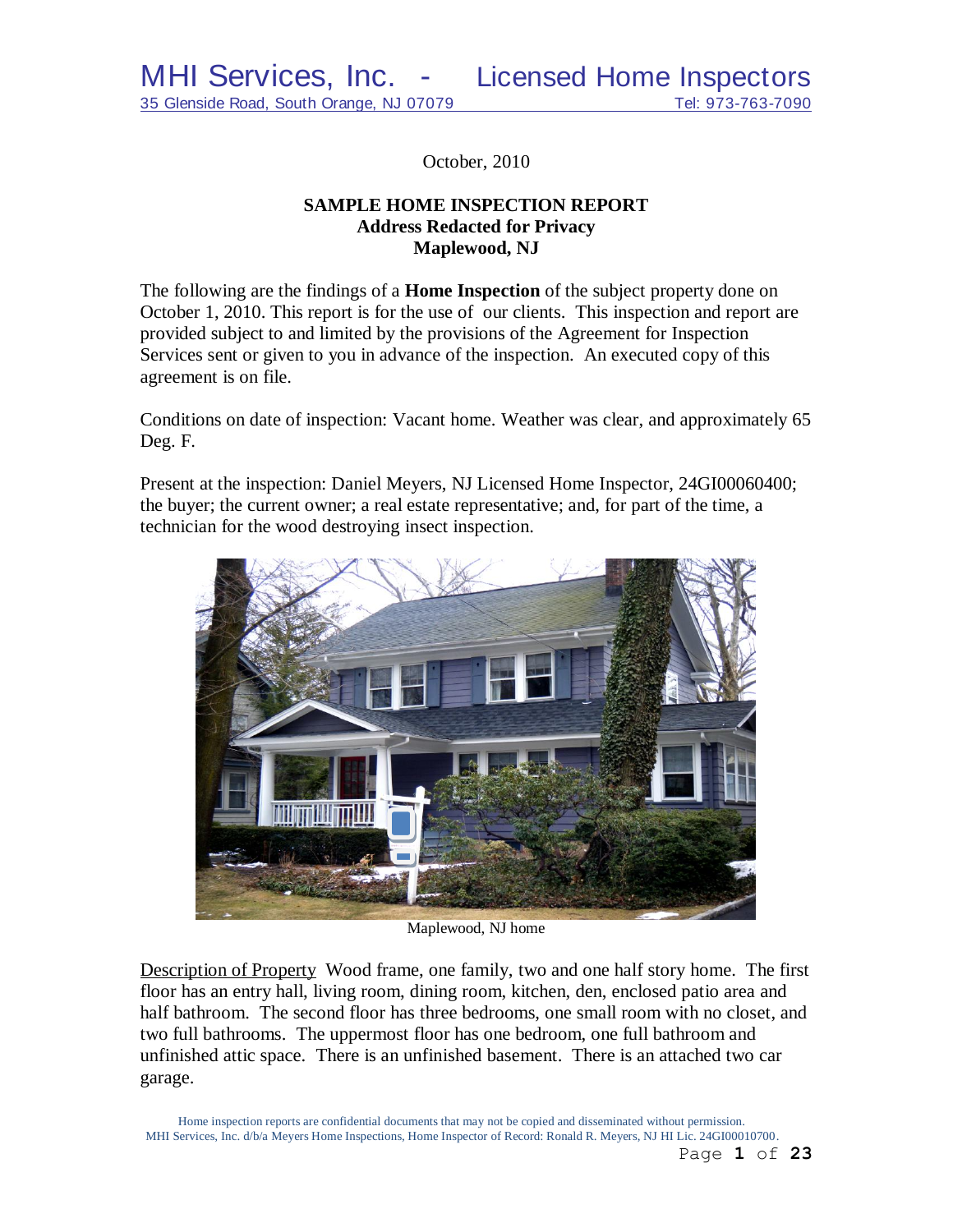#### EXTERIOR ASPECTS OF THE PROPERTY

Exterior Soil Grading and Drainage

Soil Grade & Clearance to Wood Elements of the Home:

| Front: Adequate | Back: Marginal – soil is close to siding and structure.  |
|-----------------|----------------------------------------------------------|
| Left: Adequate  | Right: Marginal – soil is close to siding and structure. |

Drainage Conditions:

- o **Adverse, due to lack of maintenance to the roof drain system.**
- o **The land is sloped from the rear to the front. This could make water entry more likely in some areas.**

*If present, inadequate soil clearance to wood frame structure or adverse soil grading can result in damage to the wood frame structure and masonry foundation due to chronic wet conditions.*

**Recommendations:**

- **To the extent possible, create / maintain clearance between soil and siding / structure.**
- **See Roof Drainage System section.**
- **See Basement section.**

Landscaping, Retaining Walls and/or Fences

o **Overgrown vegetation is close to or in contact with the sides of the house.**

*The above conditions are conducive to wood destroying insect entry, can cause damage to the home and can sometimes facilitate squirrel, other rodent or other animal entry.*

**Recommendation:**

**Have trees, shrubs and plants trimmed back or removed so they are no longer in contact with the home.**

#### Driveway & Paths

Driveway Type: Asphalt. Driveway Condition: **Significant wear. Belgian block curbing is loose.** Path Type: Slate, cement. Path Condition: Worn, but currently functional. Sidewalk Type: None present. **Recommendations:**

**Have the driveway repaired or repaved as necessary.**

Deck None present

Patio

Type: Covered attached screened patio / porch. Location: Right front.

Condition: **Worn floor surface, and also water and carpenter ant damage to the**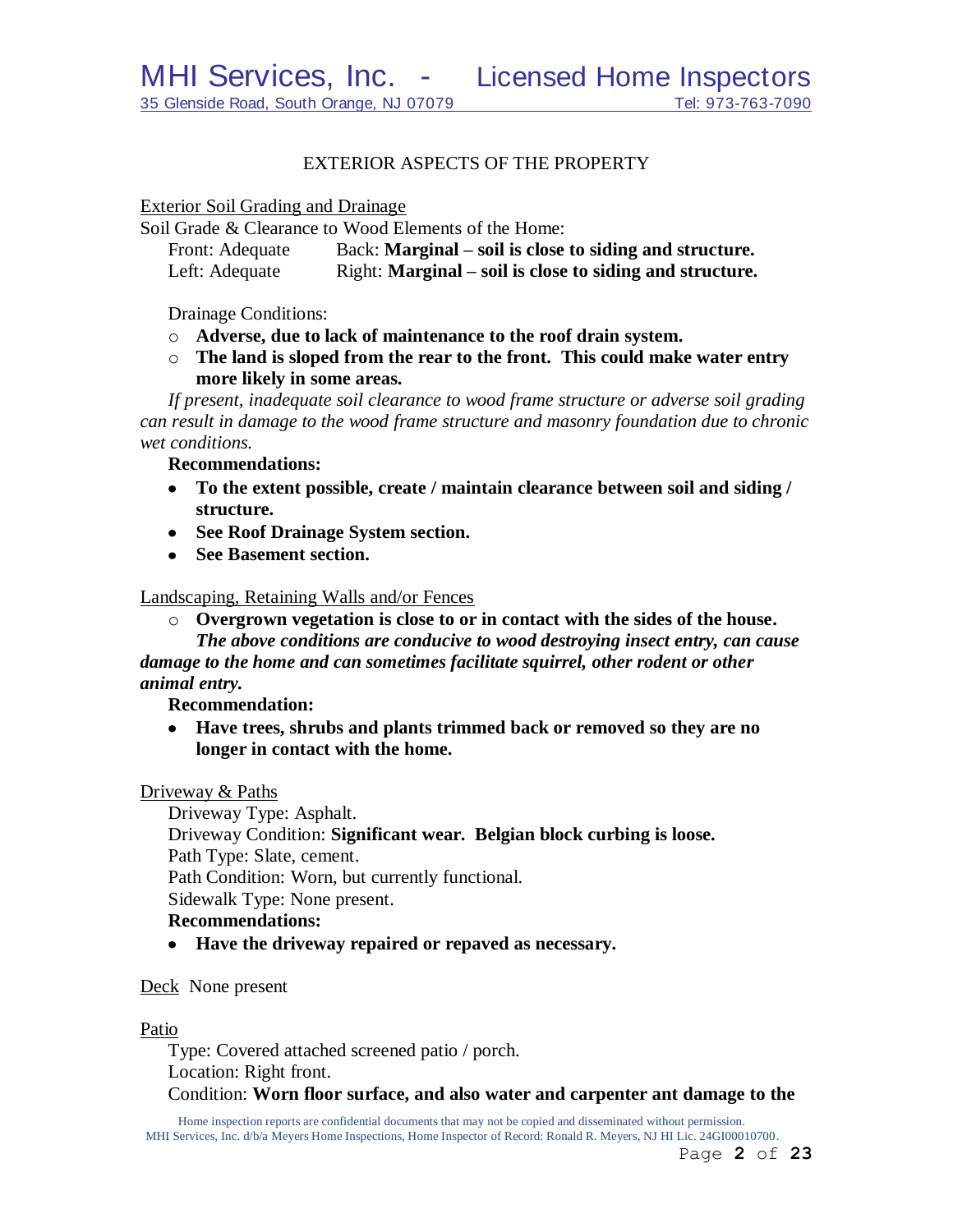#### **upper perimeter wood framing and trim.**



Water and ant damage to perimeter wood at enclosed patio room

#### **Recommendations:**

- **Repair or replace water and ant damaged wood.**
- $\bullet$ **Maintenance and repair to floor surface as desired.**

#### Description & Condition of Entrances

Front Door: Wood, with some wear, but in functional condition. Front Entry Area: Brick steps, with some wear, but in currently functional condition. *Note that the front path also has steps, and no hand rail is present on these steps.* 

#### *This is a falling hazard.*

Back Door: Wood and glass, with some wear, but in functional condition. Back Entry Area: Covered masonry near grade, in functional condition.

### **Recommendations:**

**Have a qualified contractor install an appropriate hand rail on the front entry path steps.**

Exterior Facades & Trim (including wood casings & sills at interior of windows)

Type: Mostly wood clapboard, with wood shingle on upper sections. Condition:

o Wood clapboard is generally functional.

#### o **Some of the wood shingles are worn.**

Trim, Type: Wood, with some metal at the rear.

Condition:

- o Generally functional in most areas.
- o **Carpenter bee damage is present to upper rear trim.**
- o **Carpenter ant and water damage is present to patio room trim at the right front.**
- o **Termite damage is present to left side interior window trim and sills.**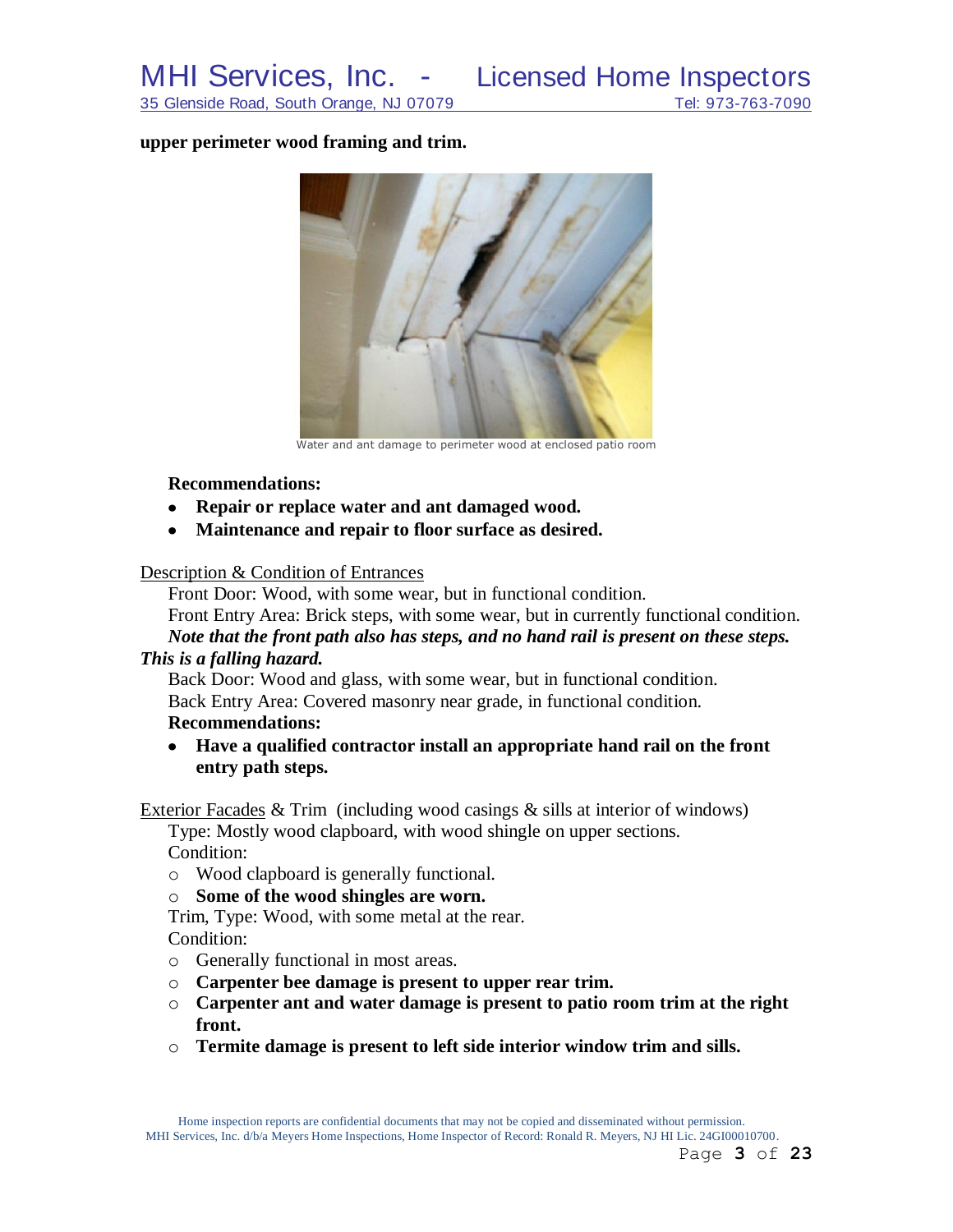## MHI Services, Inc. - Licensed Home Inspectors

35 Glenside Road, South Orange, NJ 07079 Tel: 973-763-7090



Termite damaged interior trim

#### **Recommendations:**

- **Have a qualified contractor repair worn, water damaged and insect damaged sections of trim and siding. Further evaluation is needed to determine the full extent of damage and repairs needed.**
- **See the separate wood destroying insects report from Terminite, Inc.**

#### Windows

Type: Mostly original wood framed, double hung, single glazed units, with some replacement double glazed windows at the rear.

A representative number or windows were tested. All windows were visually examined.

Conditions:

- o **Most of the older windows are in typical condition for their type and age, requiring some maintenance and repair. Some windows are stiff and/or difficult to operate. Some windows have loose and/or missing paint and glazing putty.**
- o *Paint at windows may contain lead, and since the paint condition is poor, a lead paint hazard may be present.*

*Note: It is our policy to recommend the use of window guards such as window guard tabs if present, or installation of window guards on all windows above the first floor level, regardless of whether regulations require them.*

### **Recommendations:**

- **Have older windows maintained and repaired to the extent possible for better operation. Carefully free the window sashes, and repaint and replace loose glazing putty as necessary.**
- **See the previous section which notes damage to window trim and sills at the interior of the home for more information.**
- **Installation if necessary and use of window guards on all windows above the first floor level.**
- **See the section of this report on Lead for more information regarding the condition of the paint at windows.**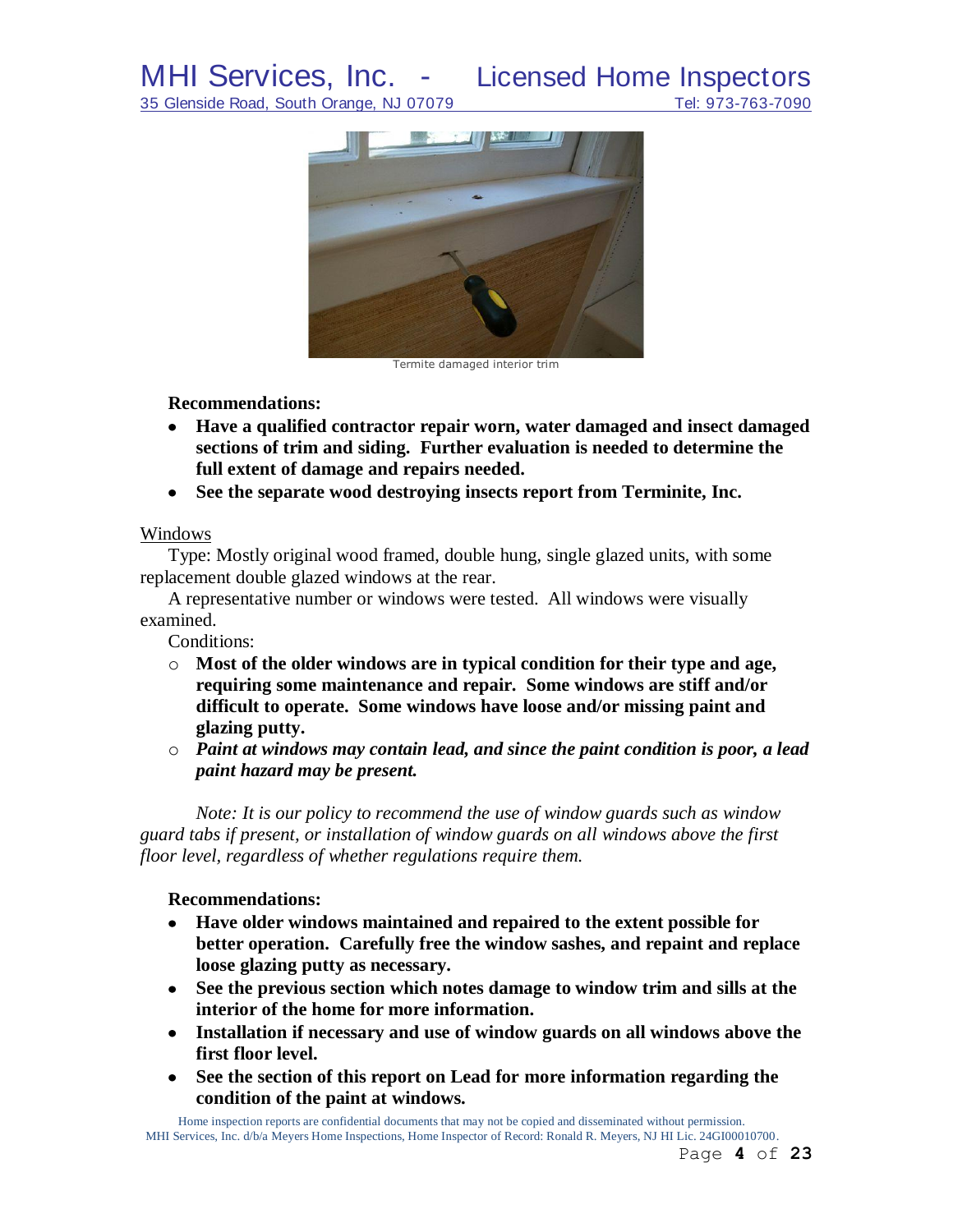Roof Drainage System Roof drainage is by metal gutters and leaders (downspouts) attached to the roof and siding.

Conditions:

o **Many downspouts discharge into what appears to be older clay underground drain pipe. This type of pipe is likely clogged and / or broken underground, and can allow water to accumulate in soil around the home.**



Old clogged underground clay pipe

*Inadequate or defective roof drainage systems, if present, can lead to damage from water entry into the walls and other structural components, and water entry into the basement.* 

**Recommendations:**

- **Have old underground drain pipe replaced, or abandon and discharge above ground and away from the base of the home.**
- **Direct all downspout discharge points as far away and downhill from the base of the home as is practical.**
- **Have the roof drainage system cleaned and maintained on a regular basis by a qualified gutter maintenance company.**

### CHIMNEYS & VENTS- EXTERIOR VISIBLE CONDITION

Masonry Chimney(s) This home has one masonry chimney.

The exterior of the masonry chimney was inspected by the following methods:

- o Visual observation from the ground with the aid of field glasses.
- o Partially from within the basement, attic and/or other interior spaces.

#### **Condition:**

- o **Chimney flashings appear to be older. Leakage is more likely to occur around older chimney flashings.**
- o **Leakage does appear to have occurred around the chimney, visible in the**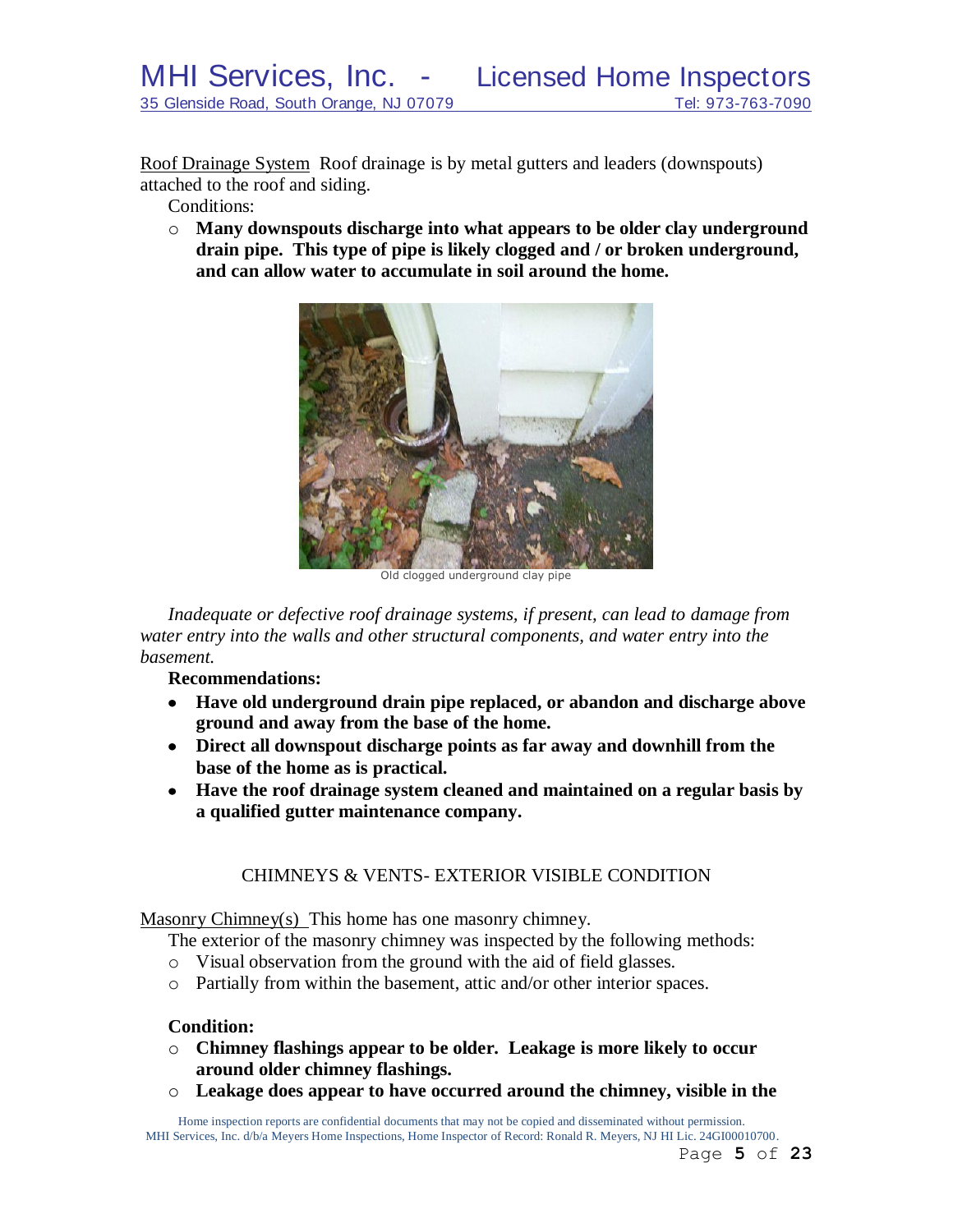**wall and ceiling finish material in the den on the left side.**

- o **Some cracks, loose and missing sections of mortar were seen on the upper sections of the chimney. Lack of maintenance to the exterior and exterior damage strongly suggests the presence of interior hidden defects.**
- o **This chimney is now very old, and the possibility of flue blockage or other interior damage exists.**

*Note: A home inspection cannot properly evaluate the condition of the interior components of the chimneys or vents, and we do not include this in our service. An interior inspection of chimneys and vents is a specialist service provided by chimney inspectors and contractors.*

**Recommendations:**

- **The National Fire Protection Association and the National Chimney Sweep Guild recommend that, due to the advanced age or other conditions, a Level-2 Inspection of the chimney and internal components be done to rule out hidden potential safety defects, and we recommend this as well***.*
- **Have a qualified chimney contractor service or repair the chimney as required to assure long term function and safety.**

### STRUCTURAL COMPONENTS

Foundation Walls & Structural Supports

This home is built mostly over a basement with a raised concrete block masonry foundation. The patio / porch and garage are built over concrete slabs.

Foundation Wall Condition:

- o Generally functional where visible.
- o **Some areas of concrete block have crumbling or spalling masonry on the interior.**

Intermediate structural supports: Concrete filled steel tubular columns.

Condition:

o Functional condition where visible.

Floor Framing: Dimensional lumber floor joists, resting on the foundation walls and on a multiple wood main beams.

Condition:

- o **Termite damage is present to a section of sill plate at the left rear.** (Sill plates along the left side have been replaced).
- o **Termite damage is present to several floor joists/beams along the left side, and repairs are not adequate. One doubled floor joist/beam has damage to both sections of this structural member. Another damaged joist has been only partially sistered with new lumber (the bottom edge).**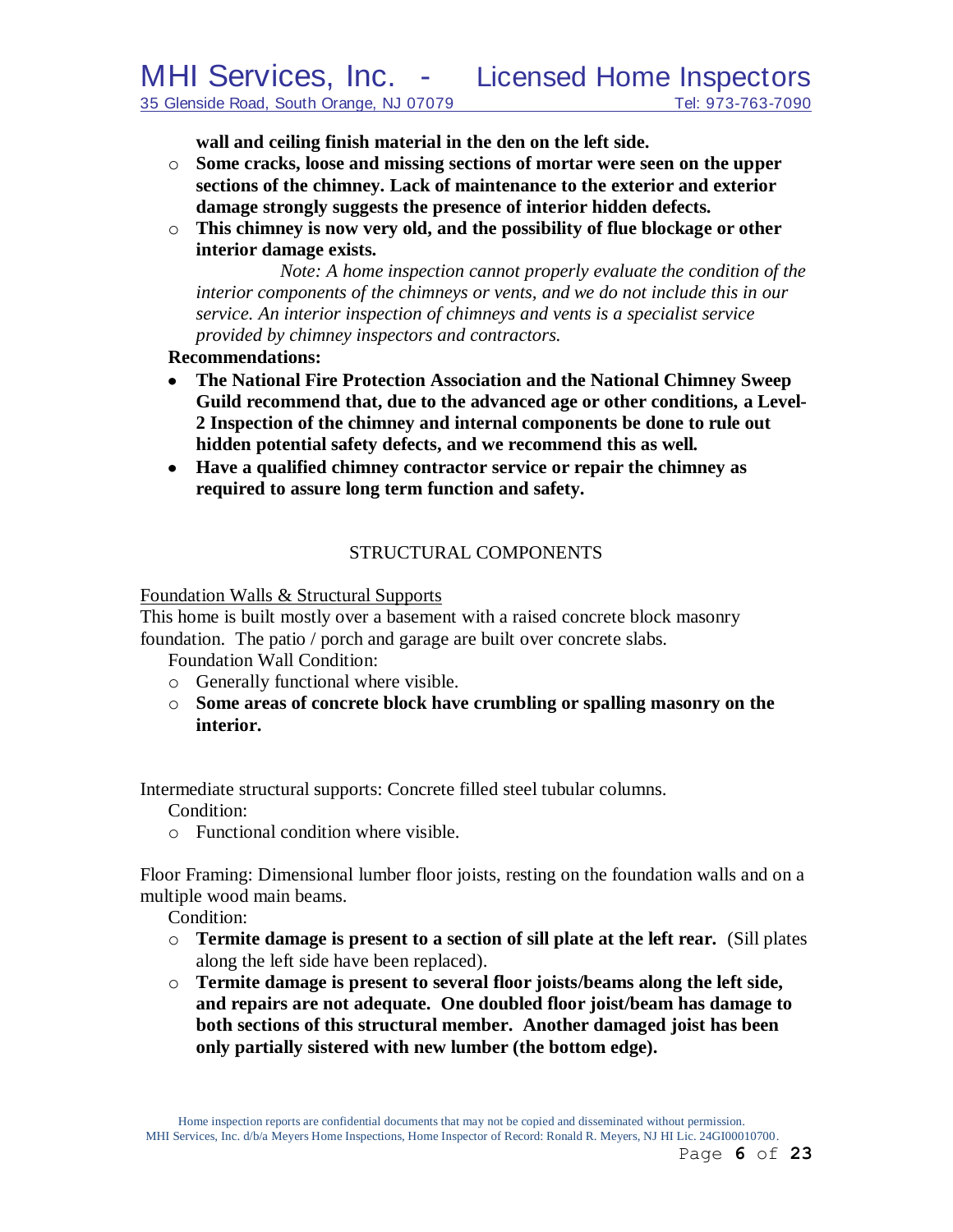# MHI Services, Inc. - Licensed Home Inspectors



Termite damage to a floor joist with only partial & inadequate repairs.

Wall Framing: Dimensional lumber, with wood or wood product sheathing on the exterior and plaster or drywall on the interior.

Condition:

o **Termite damage is present to trim and possibly within wall structure at the left front.**

Roof framing: Dimensional lumber for a pitched roof.

Roof Sheathing: *Not visible*.

Condition:

- o Most visible portions of roof framing appeared to be functionally adequate on the date of inspection.
- o **A roof rafter at the left side over the enclosed patio shows damage from wood destroying insects and/or water.**

*Limitation of our Ability to Inspect: Significant parts of the structural framing, masonry foundation walls and concrete slab were covered with finish materials or access to directly inspect was blocked by furnishings, and this limits our ability to fully evaluate these components. Hidden defects may be present behind finish materials or below ground.*

#### **Recommendations:**

- $\bullet$ **See the separate wood destroying insect report for more information relating to the wood framing of this home. Since evidence of wood destroying insect infestation was found, then be aware that further evaluation would be required to assure that hidden damage to structural members is not present.**
- **Have a qualified contractor familiar with wood destroying insect damage repair further evaluate the home to determine the full extent of wood destroying insect damage, and make repairs or reinforcements as necessary to ensure long term structural stability. This should include re-work and proper reinforcement of inadequate floor joist repairs already done by others.**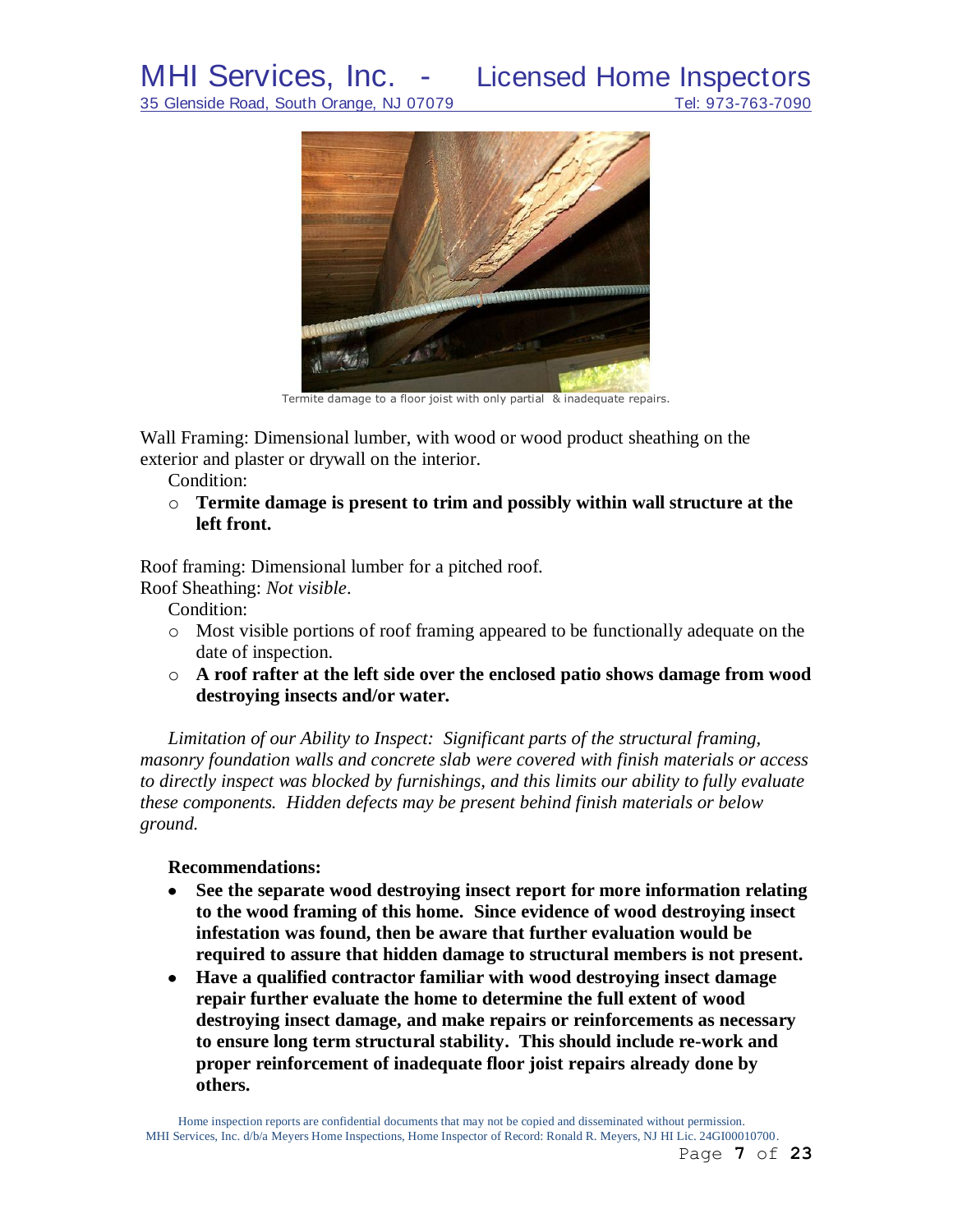#### **See Roof Drainage section – make sure water around the home is well controlled, with no accumulation near the base of the home. This can help reduce the possibility of foundation settlement in the future.**

Wood Destroying Insects We do not inspect for wood destroying insect infestation, however as a convenience and as a matter of expedience, an inspection for the presence of wood destroying insects has been ordered by us for this property. The official results of this wood destroying insect inspection will be sent to you under separate cover by the provider of this service.

#### **Recommendations:**

**Carefully read the separate wood destroying insect report and be guided by the recommendations therein. This separate report may indicate the need for a chemical treatment to eliminate infestation, further exploration to determine the extent of infestation and damage.**

#### ROOFS

The roofs, flashings and penetrations were inspected by the following methods:

- o Visual observation from the ground with the aid of field glasses.
- o A limited degree from within attic crawlspaces.
- o Finish materials on ceilings and walls on the upper living level were tested where possible with a moisture meter.

#### *Inspection Limitations:*

- o *Significant sections of the upper level are finished, with no access to attic spaces above.*
- o *Some areas of the roof surface were not visible, due to restricted viewing angle from close structures, landscape and/or trees.*

Roof Type and Description: The roofs are pitched and covered with asphalt shingles. *The upper rear section may be flat / low sloped and covered with a different type of roofing material, but this roof surface was not visible.*

#### Conditions:

- o **Roof shingles appeared to be worn in some areas, with eroding mineral particles.**
- o **Some roof flashings may be older than the currently installed roof. Leakage is more likely to occur around old flashings.**
- o **Signs of leakage through the roof are clearly visible at the interior, around the chimney.**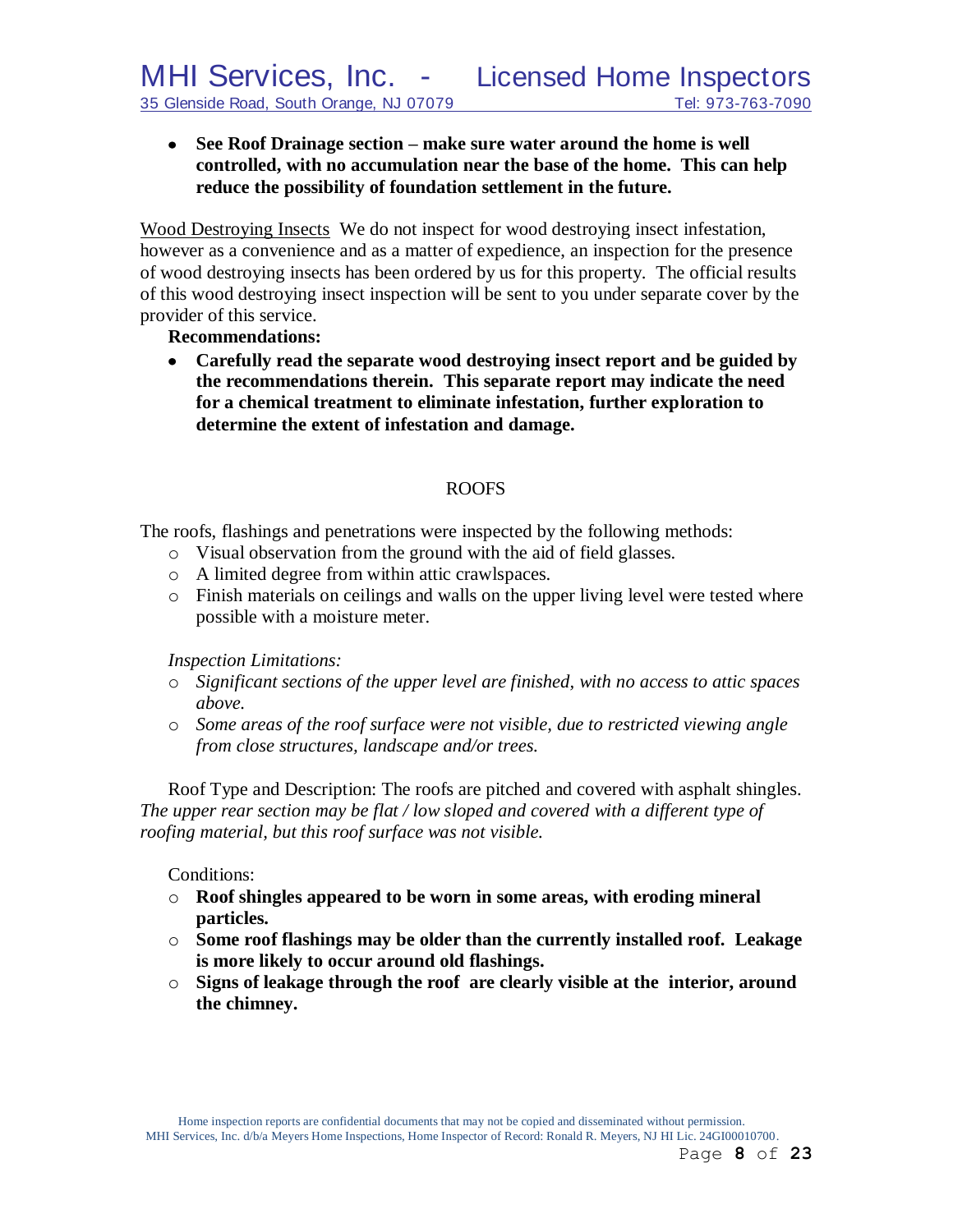

Leakage staining around chimney on the interior

Roof Ventilation:

- o Power vent fan.
- o Gable end vents.

Roof ventilation appears to be adequate.

*Note: Low slope roofs generally have service lives that are not as long as roofs that are adequately pitched. If our report indicates that a low slope or flat roof is present, then yearly inspection and maintenance is needed to assure that leaks do not occur.*

#### **Recommendations:**

- $\bullet$ **Have a qualified roofer further evaluate the roof for wear and / or leakage, and make repairs or replacements as necessary to ensure long term leak free condition.**
- **See Chimney section.**
- **Have a qualified roofer evaluate the upper roof and perform maintenance as necessary – flat / low sloped roofs generally require annual maintenance.**

*Note: Our roof evaluation consists of an inspection of the exterior surface covering, including an inspection of visible flashing details. A steeply pitched roof is usually inspected from the ground by use of binoculars. If safely accessible, a moderately pitched roof will be mounted and walked for close inspection. The underside of the roof decking is also closely inspected where accessible, and we use a professional moisture meter to evaluate stained areas that may be evidence of leakage. The interior finished surfaces of the home, especially ceilings and walls at the top or attic floor, are also inspected for evidence of leakage, and a moisture meter is used to evaluate suspect areas.*

*If we see evidence of roof leakage, we will say so in our report, and recommend that further evaluation and repair or roof replacement be done. Often we see stains on the underside of the roof deck or at ceilings that strongly suggest that the roof has leaked. Depending on the season of the year and recent weather, as well as recent painting or repair done by the owner, we may not be able to say if the roof is currently leaking. What we can say with certainty, is that all roofs eventually leak, and for older homes, parts of the roof system such as flashings in valleys or at the chimneys and plumbing vents may never have been replaced even if the roof surface has been re-covered.*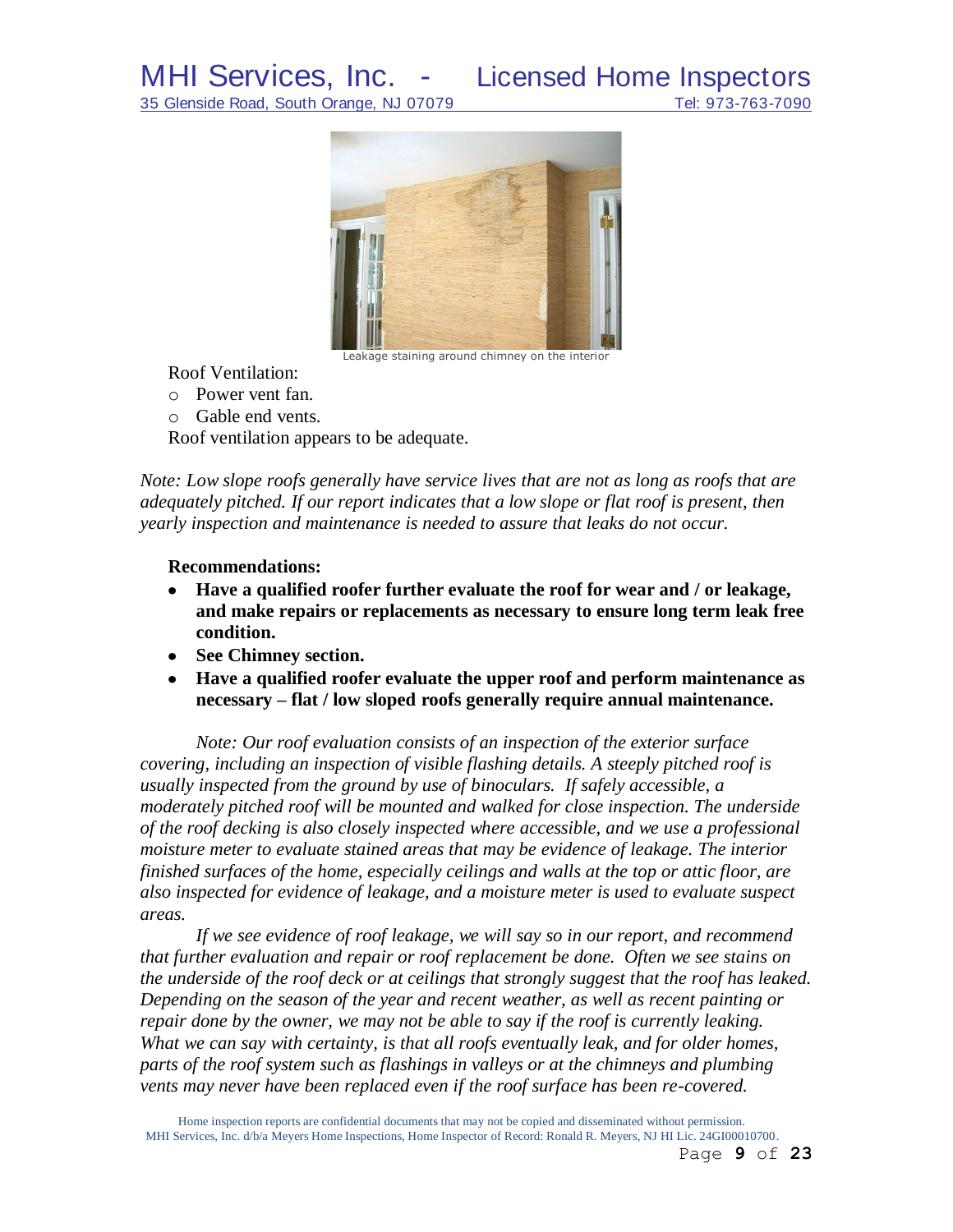*Consequently, our inspection report should not be taken as a guarantee that the roof will not leak, but simply as a report on the condition of the roof as we found it on the date of inspection.*

### ELECTRICAL, MECHANICAL, AND HEATING & COOLING SYSTEMS

Electrical System

Voltage: 240/120 volts Ampere Capacity: 200 amperes

Service entrance location: Overhead Electrical Grounding: Older metallic water main.

Circuit Breaker and/or Fuse panels:

o Circuit breaker main panel located in the basement.

Circuit Breaker/Fuse inspection methods:

o Removal of panel cover with inspection of wiring on the interior.

Conditions: Visual inspection of the components and wiring within circuit breaker panel(s) found the following condition(s):

o No visual evidence of material defects was seen.

Branch circuit wiring:

- o Plastic sheathed cable (Type NM, known as Romex).
- o Metallic sheathed cable (Type M, known as BX).
- o Branch circuit conductor material appears to be copper for 15 and 20 ampere solid conductor circuits.

*Note: We inspected for the presence of unacceptable solid conductor aluminum branch circuits, and none were found to be visible. Heavier current dedicated circuits may use conductor material that may be copper or aluminum, either being acceptable.*

*Note: Homes built between the years 1910 and 1935 were sometimes wired with what is known as knob & tube branch circuits, which are no longer considered to be acceptable by most underwriting agencies. This home appears to have been built in the period when this wiring was common, and it is possible that such wiring is present within walls and ceilings.*

Receptacles are partly grounded three pin units and partly older two pin units. A representative number of 120 volt three pin receptacles were tested, with no

functional defects found.

**GFCI electrical receptacles are NOT present in all bathrooms with electrical receptacles.** *GFCI electrical receptacles provide protection against electric shocks in wet areas.*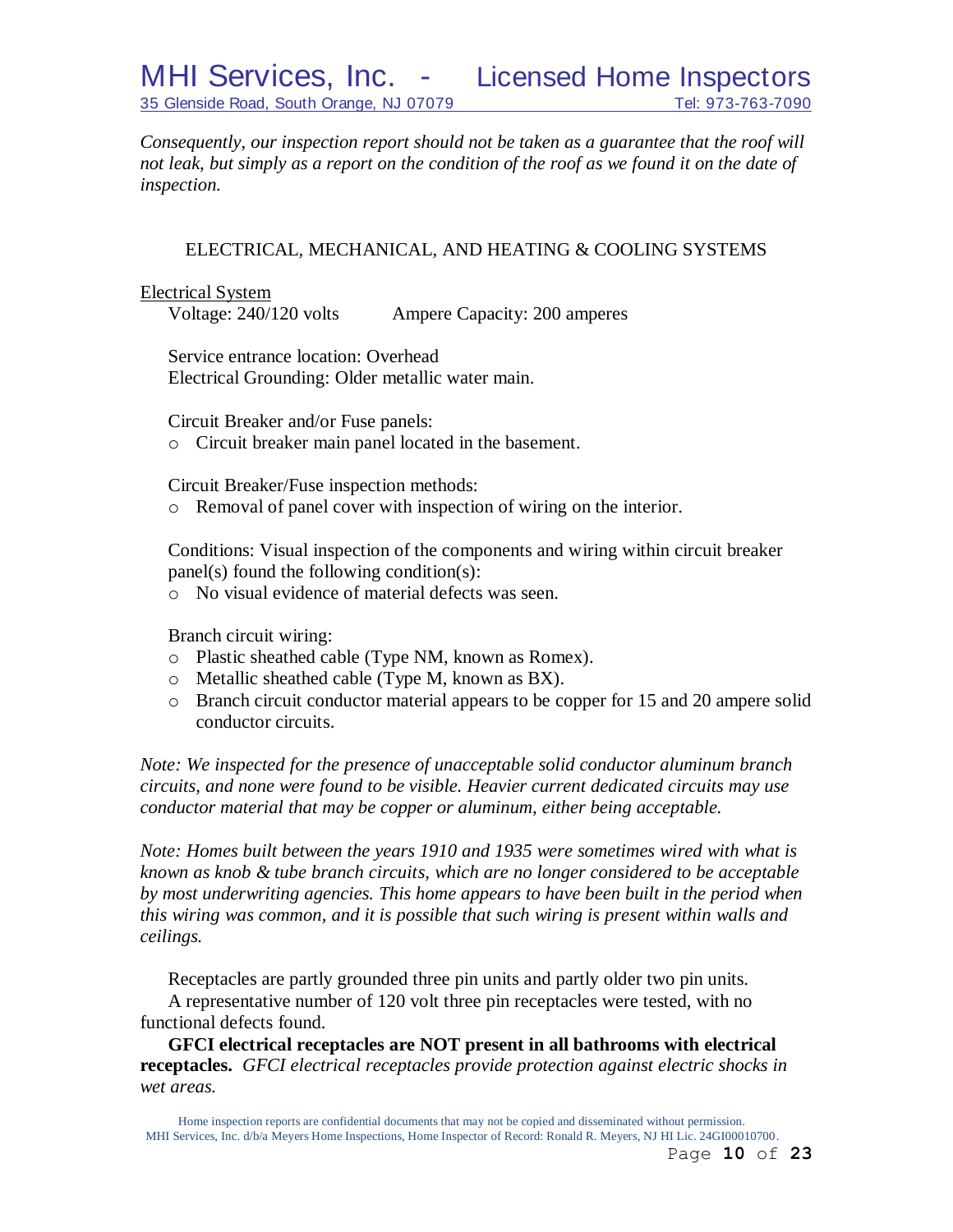#### **Recommendations:**

- **Have a licensed electrician install functional GFCI electrical receptacles in bathrooms that lack them.**
- **Have a licensed electrician evaluate the home with regard to knob & tube wiring and the potential hazards. If found to be present, it is often found to be advisable to have knob-and-tube wiring disabled and/or removed, with the affected circuits replaced with new approved wiring.**

Plumbing System

Water Main Material: Plastic pipe. Water Main and Main water shutoff valve Location: Basement Water Main Condition: Functional Main Shutoff Valve Condition: Functional

Visible Interior Water pipe material: Copper tubing.

Visible Water pipe Conditions:

- o Functional where visible.
- o *Some older water supply pipe, connections and valves may be present behind finish walls and ceilings. Such older water supply plumbing is prone to leakage.*

Waste Disposal system type: Waste disposal appears to be a public system (sewer system), however this could not be confirmed.

Drain and vent pipe material: Old iron, and also newer Plastic. Drain pipe Conditions:

- o **Visible older drain pipe connections have significant corrosion.**
- o **A number of bathroom fixtures are aging, and leakage can occur from older bathroom drain piping. Signs of bathroom drain leakage are present in a section of damaged kitchen ceiling.**

*Comment on Old Buried or Cast Iron Drain Pipes: Sections of the drain pipe are now very old, and may have significant internal corrosion or hidden internal defects, and may have limited additional service life. This home inspection cannot properly evaluate buried or very old sections of drain or waste pipe.*

#### **Recommendations:**

- **During bathroom and kitchen renovations, ensure that any aging plumbing such as older iron or brass water supply pipe, and older drain pipe is replaced.**
- **To determine the true condition of the waste and drain pipes we recommend that a plumber inspect them internally using a specialized video camera.**
- *This home inspection does not include evaluation or testing of private water supply systems (Water wells), nor does it include evaluation or testing of private waste disposal systems (Septic systems etc.). If a private water supply and/or a private waste disposal system is present, we strongly recommend that further*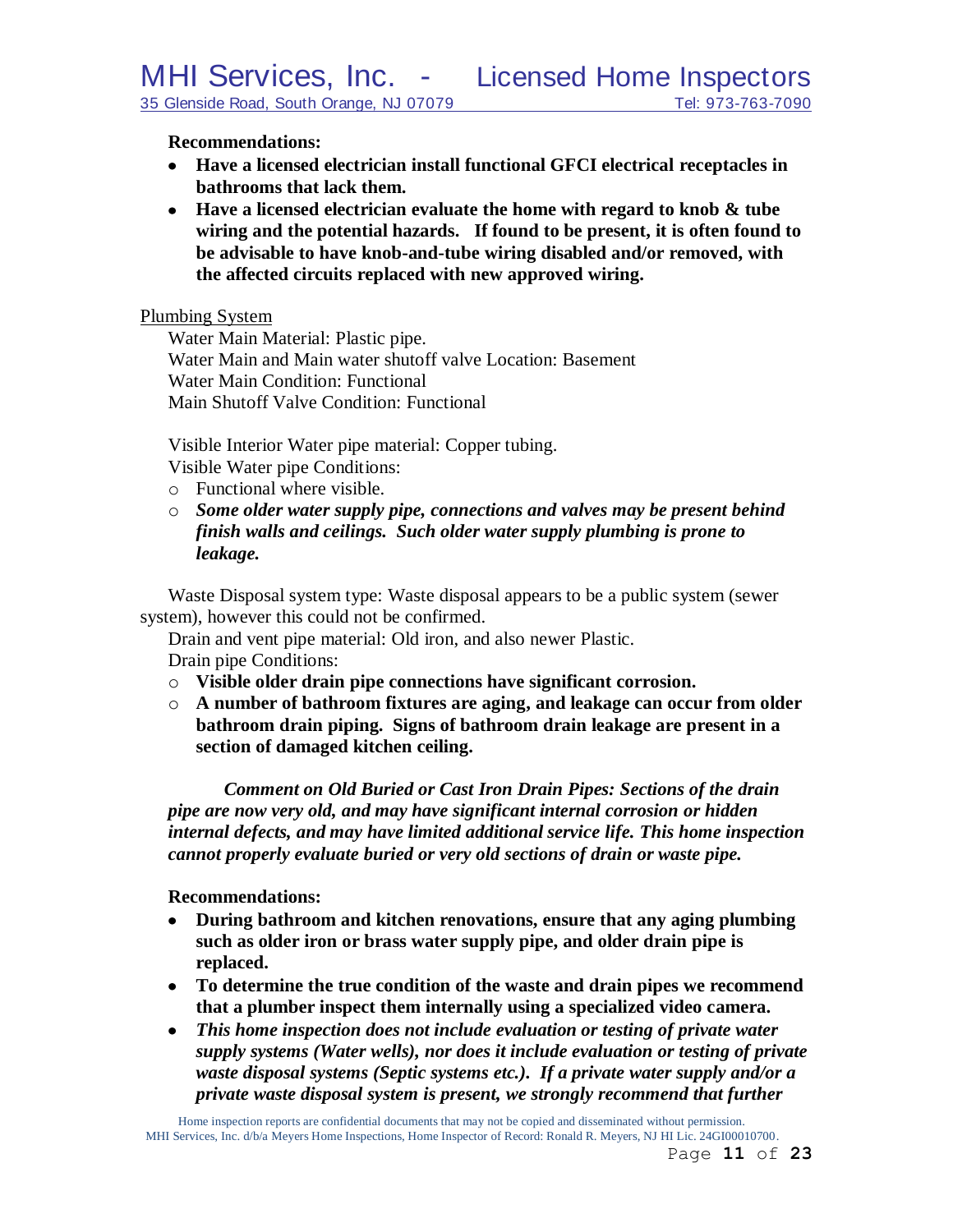*specialist evaluation and testing be done to determine the condition of such systems.*

Domestic Hot Water Heater

Water Heater Type: Standard Water Heater size, gallons: 40 Heating Method/Fuel: Natural Gas. Age: 13 years Typical Service Life: 8-10 years Condition:

- o **Past the end of designed service life – leakage or other failure is now more likely to occur.**
- **Recommendations:**
- **Pro-active replacement of the hot water heater with a new unit by a plumber.**

Natural Gas Piping Visible rigid and flexible natural gas piping appeared to be in functional condition on the date of inspection.

#### Heating System

System Type: Steam boiler feeding radiators. Number of Zones: 1 Fuel: Natural Gas. Location: Basement Estimated age: 5 years. Typical service life: 25 years, although maintenance is often required before this time.

Physical Condition of Visible Components of the Heating System: Satisfactory.

Heating System Venting: Metal flue pipe to masonry chimney. **See Chimney section.**

Operational Test of Heating System: **The heating system did not activate when heat was called for by the thermostat.** 

**Conditions:**

- o **The heating system would not function on the date of inspection.**
- o **Radiators and steam or circulated water pipes are older, and the need for increased maintenance and repair to these older components should be anticipated.**

**Recommendations:**

- **Further evaluation of the heating system components by a qualified specialist to repair any defects preventing the system from functioning, and to assure that hidden defects or safety related issues are not present.**
- **Monitor radiators and radiator connections for leakage, and have any leaks repaired promptly.**
- **A service contract to cover future maintenance and repairs to the heating system.**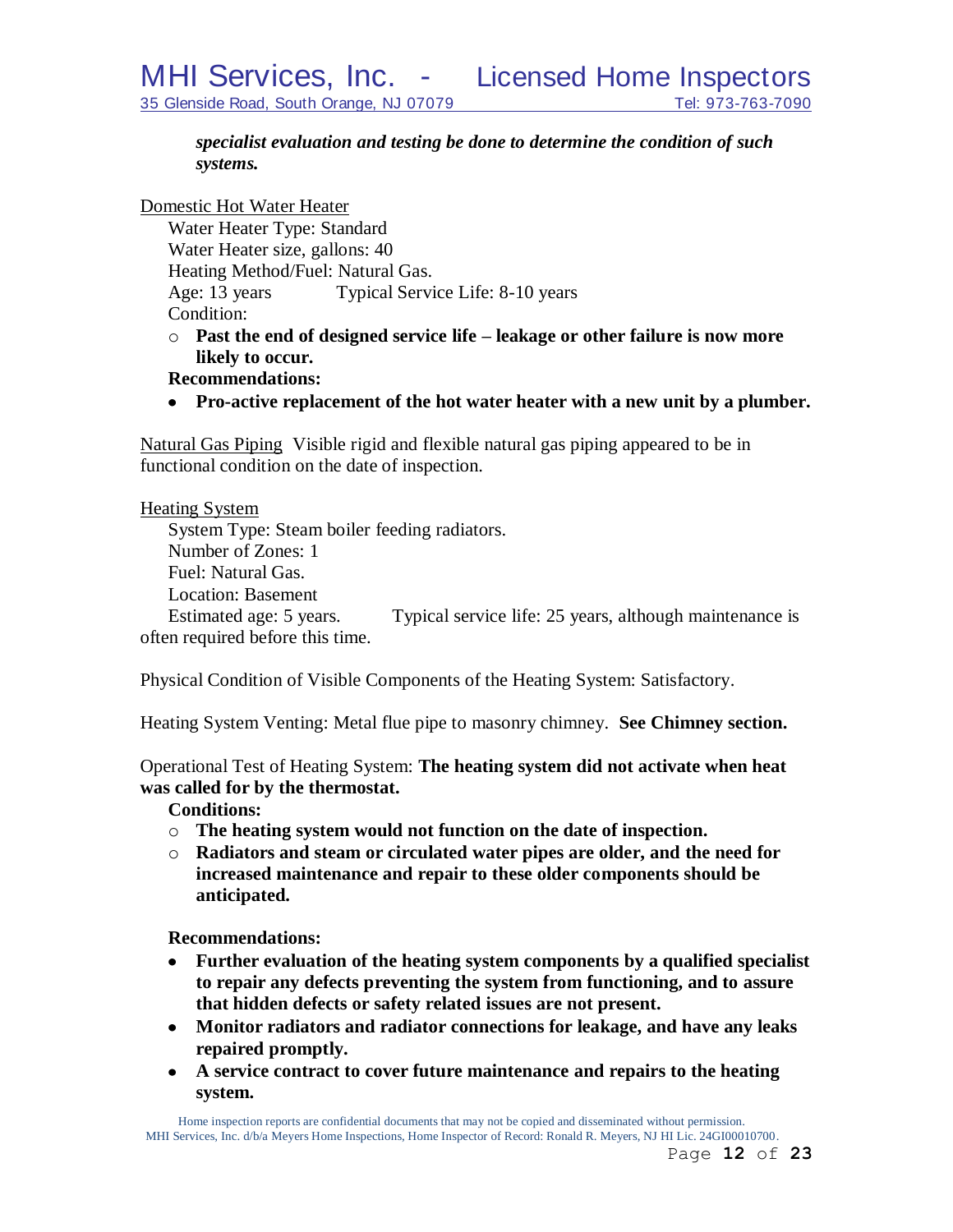#### **See Chimney section of this report for more recommendations.**

*Note: The heating system inspection consists of visual evaluation of the exterior casing, connection pipes and fittings, normal and automatic controls, as well as venting components. A limited inspection of the internal components of the heating system are also part of this inspection, however full inspection of interior components and heat exchangers is not possible without extensive disassembly, which is not done in a home inspection. Operation of the system is done using normal controls unless hot weather or the health and safety of the occupants makes this impossible or inadvisable. In seasonably warm weather we may not be able to operate the heating system for a long enough period of time to discover defects that may only become apparent when the system has been operating near full capacity for an extended period of time. For heating systems that appear to be more than 50% through their design life, we recommend further evaluation by a qualified specialist to assure that hidden defects or safety related issues are not present. All heating systems need regular maintenance to remain in satisfactory operating condition, and we recommend that you adhere to a regular maintenance schedule. If a heating system shows evidence of deferred maintenance or service, then we recommend that you schedule such service before you close on the property as this may disclose conditions that may be hazardous or conducive to premature failure.*

Heating Equipment Clearance & Combustion Air

Heating System Location: Basement Ventilation and Combustion Air: Adequate Clearance to Combustibles: Adequate

Central Air Conditioning Two zones of central AC are present, with exterior compressors and air handlers in the basement and attic.

AC Equipment Age (Estimated): 10 years

Typical Service Lifetime: 12 to 15 years, however failure before this time is not uncommon.

Condensing Unit/Compressor Location: Exterior, front.

Condensing Unit/Compressor Exterior Visible Condition:

#### o **Unmaintained,& overgrown with vegetation.**

Air Handler Types: Separate/Independent.

Air Handler Locations: Basement, and also the attic crawlspace.

Physical Condition (Exterior Only): Satisfactory.

AC Condensate Drain Overflow Pan: Present beneath attic mounted AC components.

Operational Test of Air Conditioning System: The AC systems activated when called for by the thermostats and appeared to function, *however our operational test was limited due to the cool weather on the date of the inspection, and although the AC systems appeared to be operational, a determination of adequacy of cooling capacity during hot weather could not be made.*

### **Recommendations:**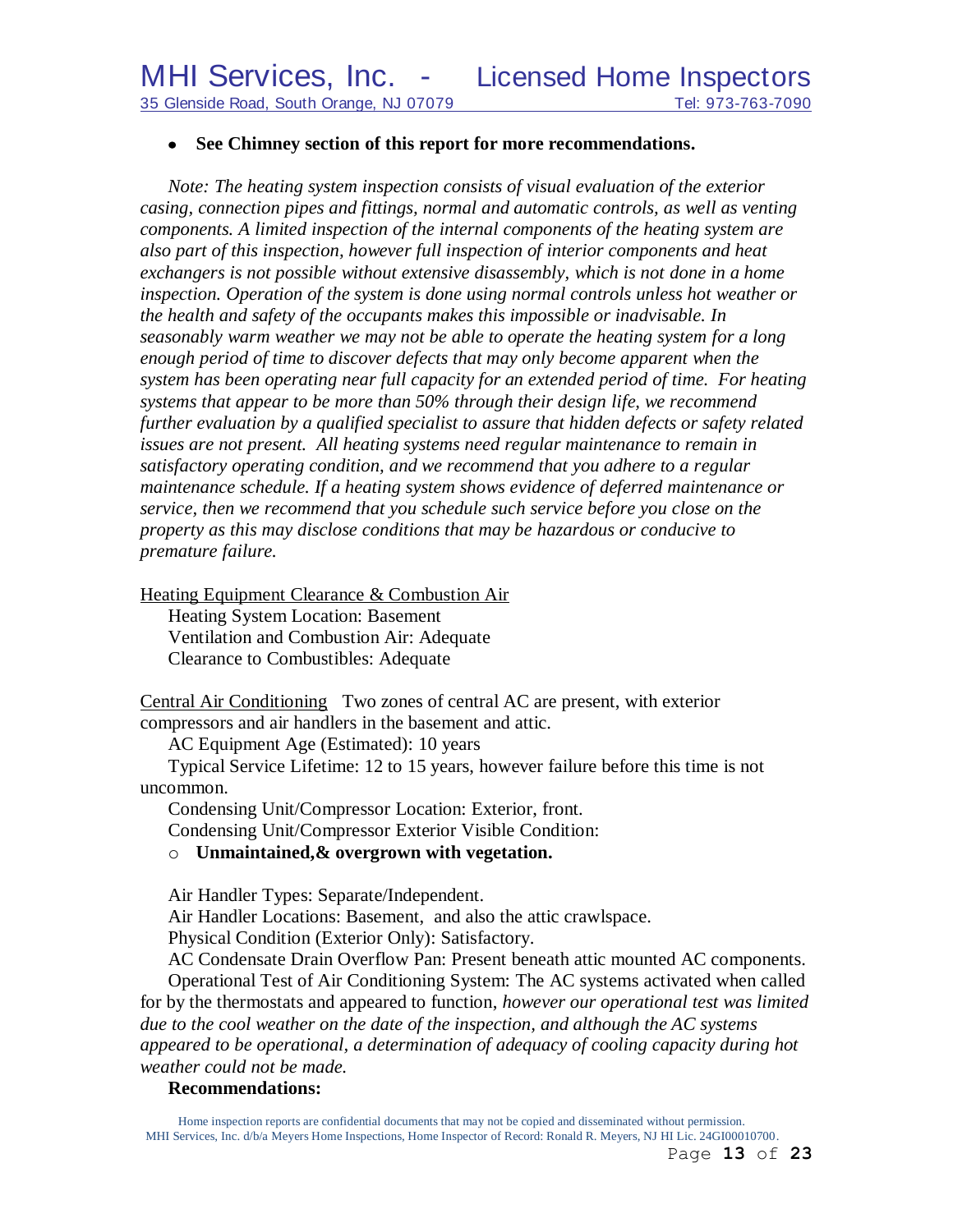- **Have the AC systems serviced and maintained prior to closing, and annually by an AC technician.**
- **Service contracts to cover minor maintenance and repairs to AC components.**

#### INTERIOR ASPECTS OF THE HOME

General Interior Condition

Wall and Ceiling Material: Drywall and/or plaster.

Wall and Ceiling Condition: **Wear, light damage many areas, water staining around chimney, and a large opening broken out of the ceiling at the rear of the kitchen.**



Hole in kitchen ceiling

Floor Surfaces: Wood, Carpet, Tile

Floor Condition: **Significant wear is present in many areas, including on wood floors. Loose slate tile is present in the front entry hall.**



Loose slate in entry hall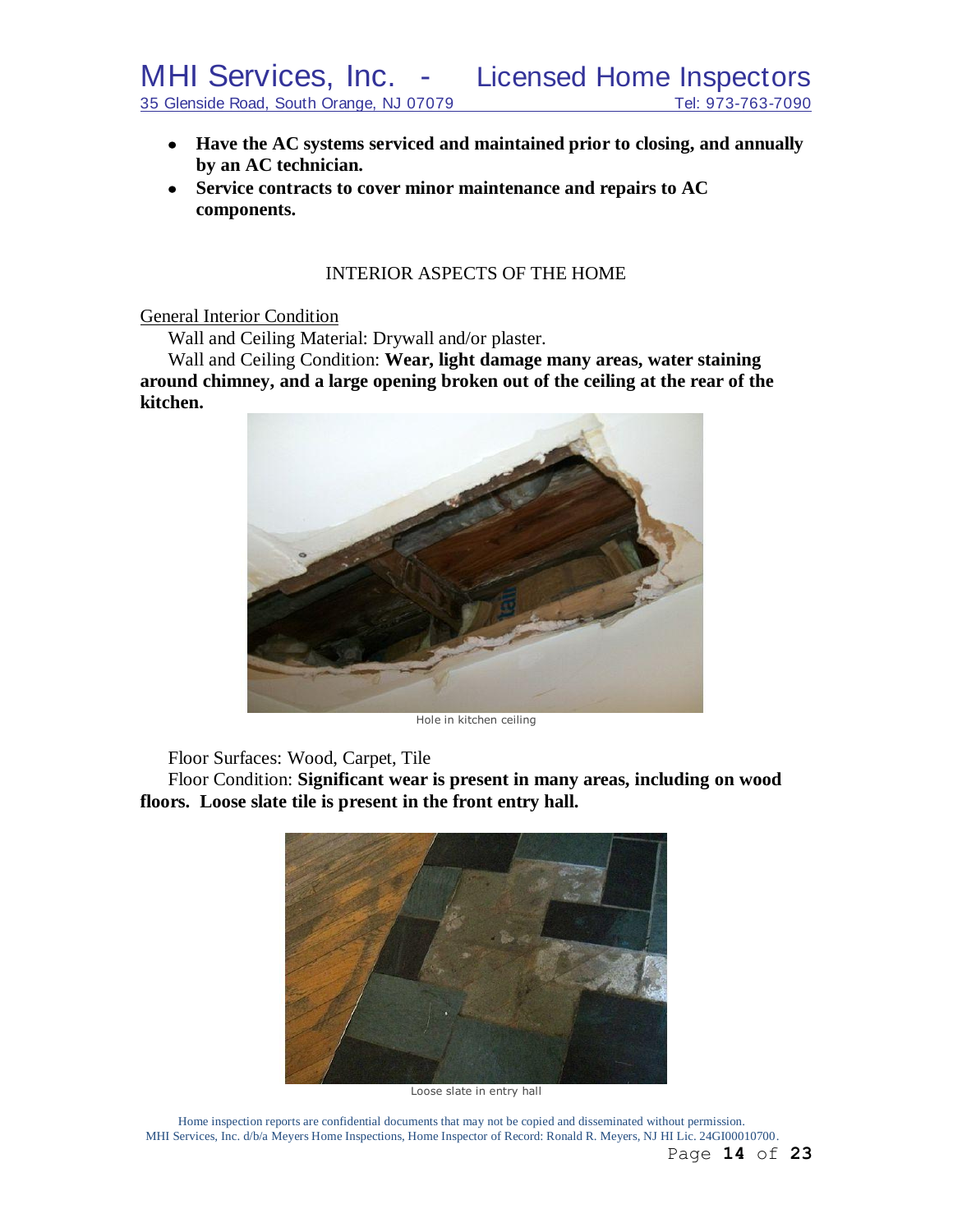

Worn & stained wood finish flooring

#### **Recommendations:**

- **General complete interior renovation, refinishing and damage repairs throughout the home.**
- **See Roof, Chimney and Bathroom sections – ensure that repairs are adequately made to prevent future water damage.**

Interior Doors Wood, with some wear, but in generally functional condition.

#### **Recommendations:**

**Refinishing of doors along with general interior renovations.**

Interior Stairs Functional, **however no hand rail is present on the upper section of the third floor stairs. This is a falling hazard.**

#### **Recommendations:**

**Have a qualified contractor install an appropriate hand rail on the upper portion of the third floor stairs.**

#### Kitchen

Kitchen Sink: Functional Stovetop and Oven: Gas Condition: Functional Garbage Disposal: None present. GFCI electrical receptacles: Present and functional at wet areas.

*GFCI electrical receptacles protect against shocks in wet areas.*

Dishwasher: Functional, as determined by a limited operational test on the date of inspection.

Water pressure at the sink was adequate. Drainage at the sink was adequate. Kitchen cabinets and countertops are in functional condition.

Laundry Room A washer and dryer are located in the basement. *Note: We do not inspect or operationally test laundry appliances during a home inspection*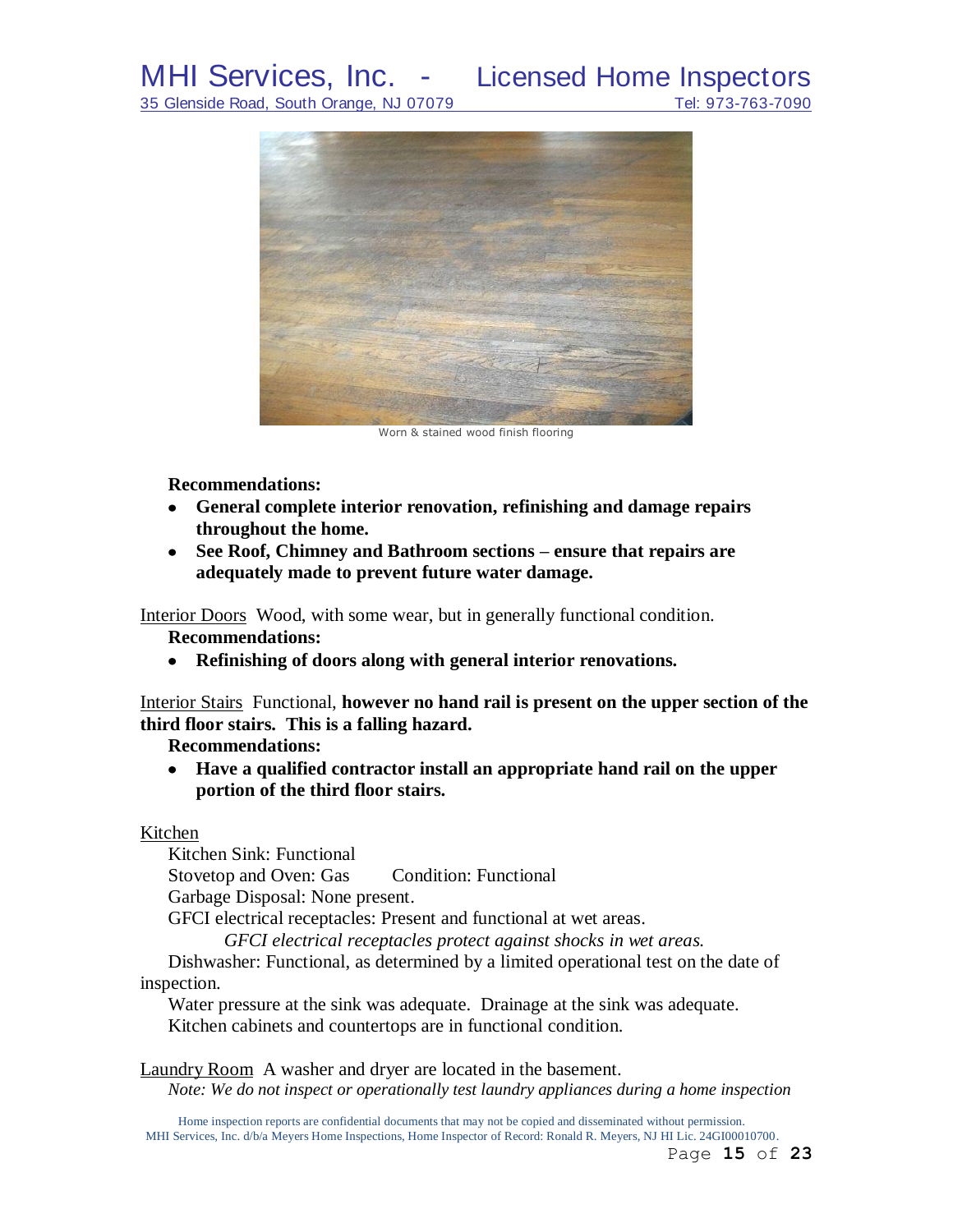35 Glenside Road, South Orange, NJ 07079 Tel: 973-763-7090

due to the multiplicity of different cycles built in to these units and the large amount of time it *takes to complete these cycles. We recommend that any laundry equipment that is to remain in the home be demonstrated to be in satisfactory operational condition before you close on this property. Laundry equipment installed in close proximity to finish materials can cause extensive damage to finish materials in living areas of the home should water leakage occur due to hose or equipment failure, and you should therefore turn off the water to the laundry equipment when it is not in use. If an electric dryer is present, proper installation is very important to assure electrical safety, including installation of a grounding cable for the dryer case. The integrity of the exterior ground cable should be checked periodically. If a gas dryer is present, the flex gas connector should be replaced if more than 5 years old. Dryer exhaust vent ducts should be metal rather than plastic to reduce the possibility of fire.*

#### Bathrooms

First Floor: Half, with sink and toilet. The toilet is functional. **Significant corrosion is present on the sink drain pipe.**

Second Floor, Main: Full, with sink, toilet and stall shower over tile base. The sink and toilet are functional.**Shower water pressure is low.**

Second Floor, Master: Full, with sink, toilet and older tub with no shower. **All fixtures in this bathroom are aging.**

Third Floor: Full, with sink toilet and shower over tub, in functional condition on the date of inspection.

GFCI electrical receptacles: **NOT present.**

*GFCI electrical receptacles protect against shocks in wet areas.* Water pressure and local drainage were adequate in all bathrooms.

#### **Leakage appears to have occurred from a second floor bathroom into the ceiling of the kitchen.**

**Recommendations:**

- **See Plumbing section.**
- **Have a plumber determine reason for low water pressure in the second floor main bathroom shower, the cause of the leakage that damaged the kitchen ceiling, and make repairs or replacements as necessary.**
- **Plan for general repairs and replacements to aging bathroom fixtures and plumbing.**
- **See Electrical section.**

#### Fireplace

Location: Living Room.

Type: Wood Burning.

Hearth area Condition: **Some cracking isvisible in the firebox.** Debris in the fireplace prevented a full evaluation.

Flue Damper Condition: The flue damper is top mounted, was operated and appeared to be in functional condition on the date of inspection.

**Other Conditions: Significant deposits of ash, soot, or creosote from combustion are present in the lower sections of the chimney flue and fireplace. This can result**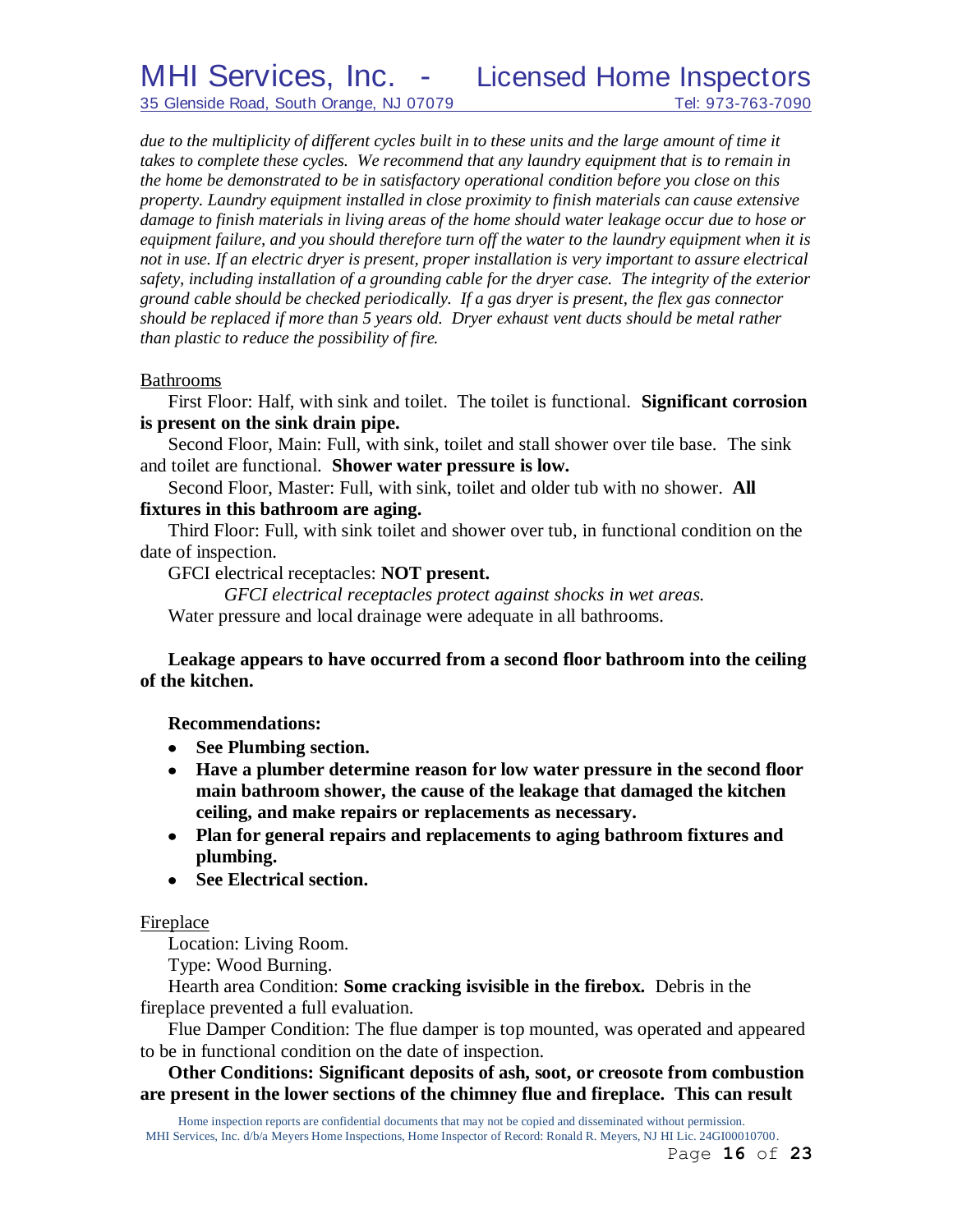**in chimney fires.**

#### **Recommendations:**

- **See Chimney section.**
- **Have a qualified chimney / fireplace contractor clean the fireplace and chimney flue(s).**
- **Have a qualified chimney / fireplace repair any gaps or cracking in the firebox as necessary to assure safety.**
- *Always use caution when using the fireplace. At least one window should be partially opened when the fireplace is in use. Use fire screens, and keep combustible materials away from the fireplace hearth. Use only well dried hardwood or commercial fireplace logs, and do not overbuild the fire. For manufactured fireplaces you should read and follow the manufacturer's recommendations and user manuals.*

#### BASEMENT, CRAWLSPACE AND MOISTURE ENTRY EVALUATION

Basement and/or Crawlspaces The basement is unfinished space.

Sump Pump: Present

Condition:

- o Sump pit was 1/3 full of water on the date of inspection.
- o The pump was tested by lifting the float, and activated.

Perimeter (French) Drain: Present

Moisture Evaluation: All visible surfaces were closely inspected for stains or other evidence of prior moisture entry. Selected finish materials that may be present in the basement were tested with a moisture meter on the date of inspection.

Condition:

- o **Signs of prior water entry were found to be present.**
- o **Water was present on the basement floor on thd date of inspection.**



Water on the basement floor

o **Damp conditions were present in the basement.**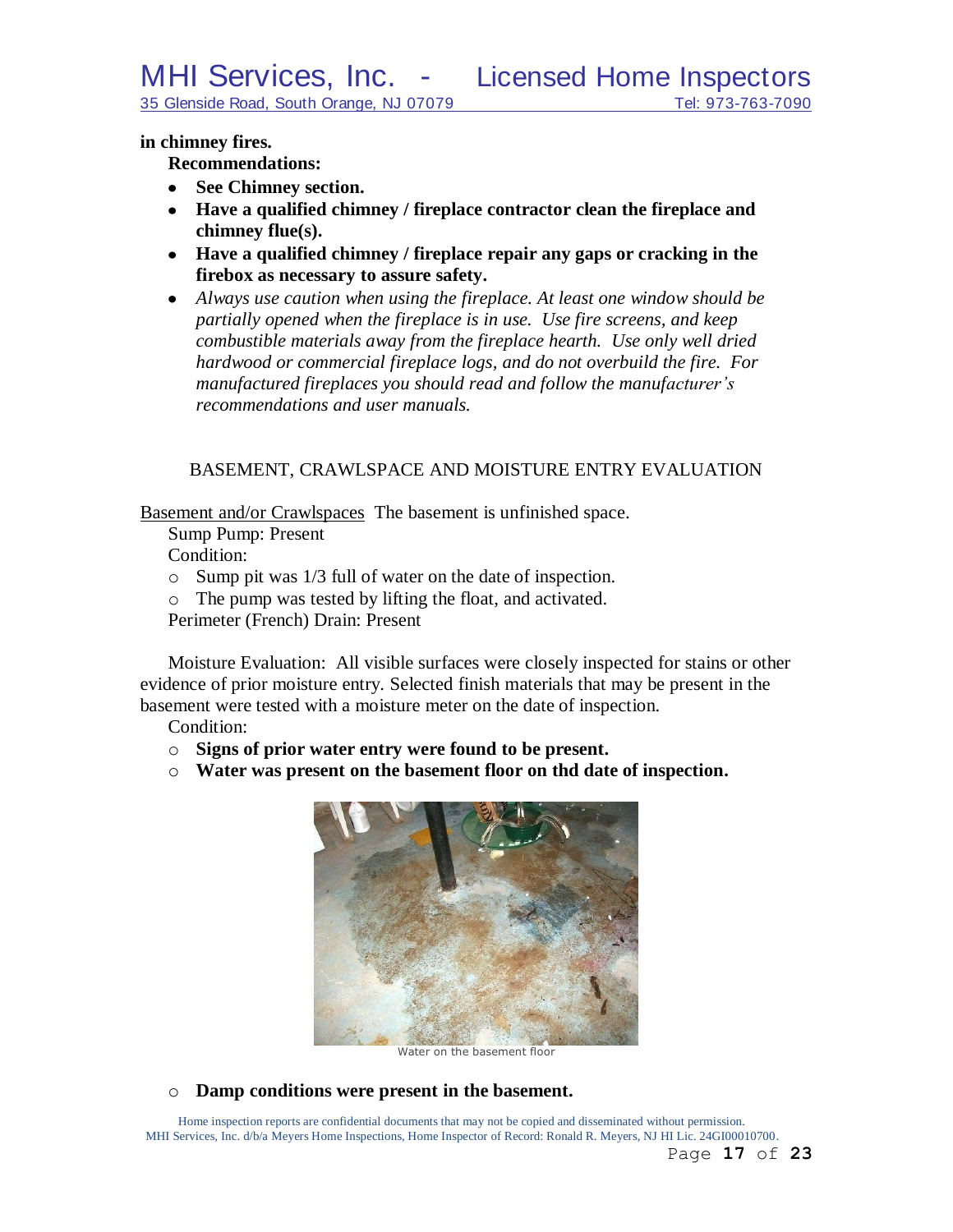- o **Lack of maintenance to the roof drain system may be contributing to water entry.**
- o **Uncovered basement window wells may be contributing to water entry.**

**Recommendations:**

- **See Roof Drainage section – proper maintenance of gutters and downspouts can reduce the possibility of water entry into the basement.**
- **Further evaluation by waterproofing specialists to determine what additional measures are needed to assure that this basement or crawl space remains dry, followed by installation of these waterproofing systems.**
- **Have basement window wells covered or have a drainage system installed in the window wells.**

*Please be aware that the lower level interior space is near or partially below grade level, and foundation walls and the floor slab floor cannot be perfectly water proofed, and therefore the possibility of water entry with consequent damage to stored materials or current and future finish materials exists, especially during extreme weather conditions. If recent basement dewatering (waterproofing) work has been done, this may hide evidence of prior water entry conditions, which may recur in the future. This home inspection cannot assure you that waterproofing work done by others will be completely effective. We cannot predict future conditions related to water entry, and make no representation that water entry will not occur in the future.*

#### THE ATTIC

Attic Space The third floor is partly finished living space, with a side unfinished attic space.

Condition:

- o Probable leakage through roof at chimney area.
- o Roof ventilation appears to be adequate.

#### Insulation

Visible areas of insulation:

o Older insulation in the unfinished attic space.

Insulation Condition: Old material of minimal thickness.

*Note: Most homes of this age and type were not insulated well enough to meet current standards for energy efficiency. Consequently, you may find that exterior walls feel cold, and the cost for heating this home may be higher than for a similar size home built to modern construction standards.*

#### **Recommendations:**

**For older homes, even if the insulation is properly installed, it may not meet current energy standards, and you should consider further specialist**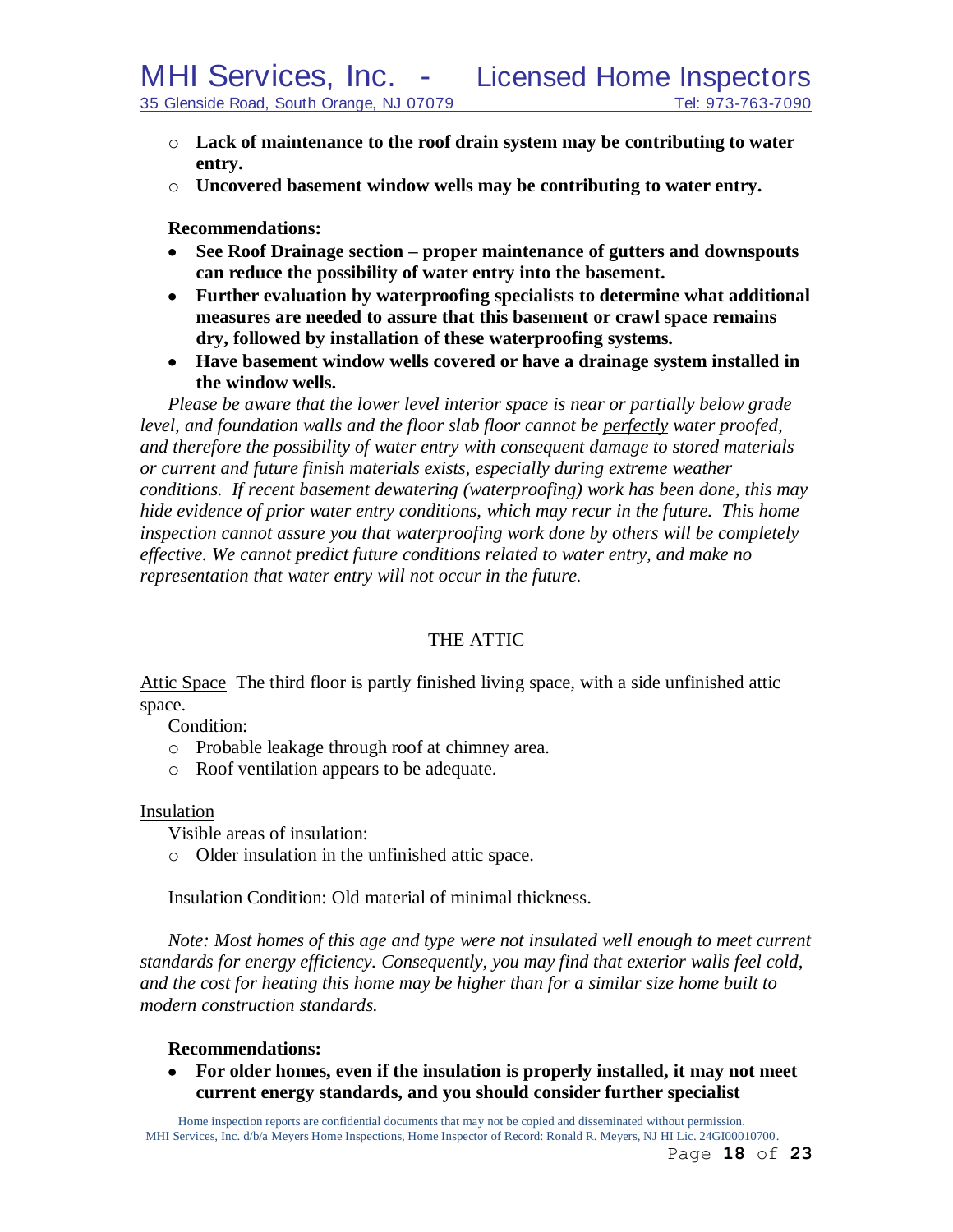**evaluation to determine if additional insulation should installed to reduce your heating and cooling costs.**

#### GARAGE SPACE

Garage Two car attached space.

Vehicle Doors: One overhead door.

Power Openers: Present.

Vehicle door(s) were operated.

Doors and door hardware themselves were found to be in worn but currently functional condition.

Power Opener safety cutoff sensors: Present and tested operational by interrupting beam.

Other Opener Conditions:

- o **Sensors present, but sensors mounted too high (incorrect installation), and this reduces the effectiveness of this safety device.**
- o **The opener unit is now very old.**

Garage Floor Slab: **Significant cracking.**

#### **Recommendations:**

**Have a qualified garage door contractor further evaluate the door opener, repair or replace as necessary, and lower garage door sensors to an appropriate height above floor level (approximately 6 inches).**

#### FUEL OIL STORAGE, FIRE SAFETY ASBESTOS & other ENVIRONMENTAL ISSUES

#### Fuel Oil Storage

The heating system for this home uses natural gas.

 **This home inspection does not include evaluation of buried oil tanks or soil testing to determine if leakage has occurred. The history of this property is not known by us, and therefore we cannot assure you that a hidden buried oil tank does not exist on this property. If a higher level of confidence regarding the presence or absence of buried tanks is desired, then a tank search utilizing specialized equipment would be required.**

**Recommendations:**

**Specialist search for abandoned buried tanks and specialist evaluation of buried and/or above ground oil storage tanks, either in use or abandoned. As leaking oil tanks can result in significant expenses, we advise careful review with legal counsel of any documents or statements relating to oil tank(s).**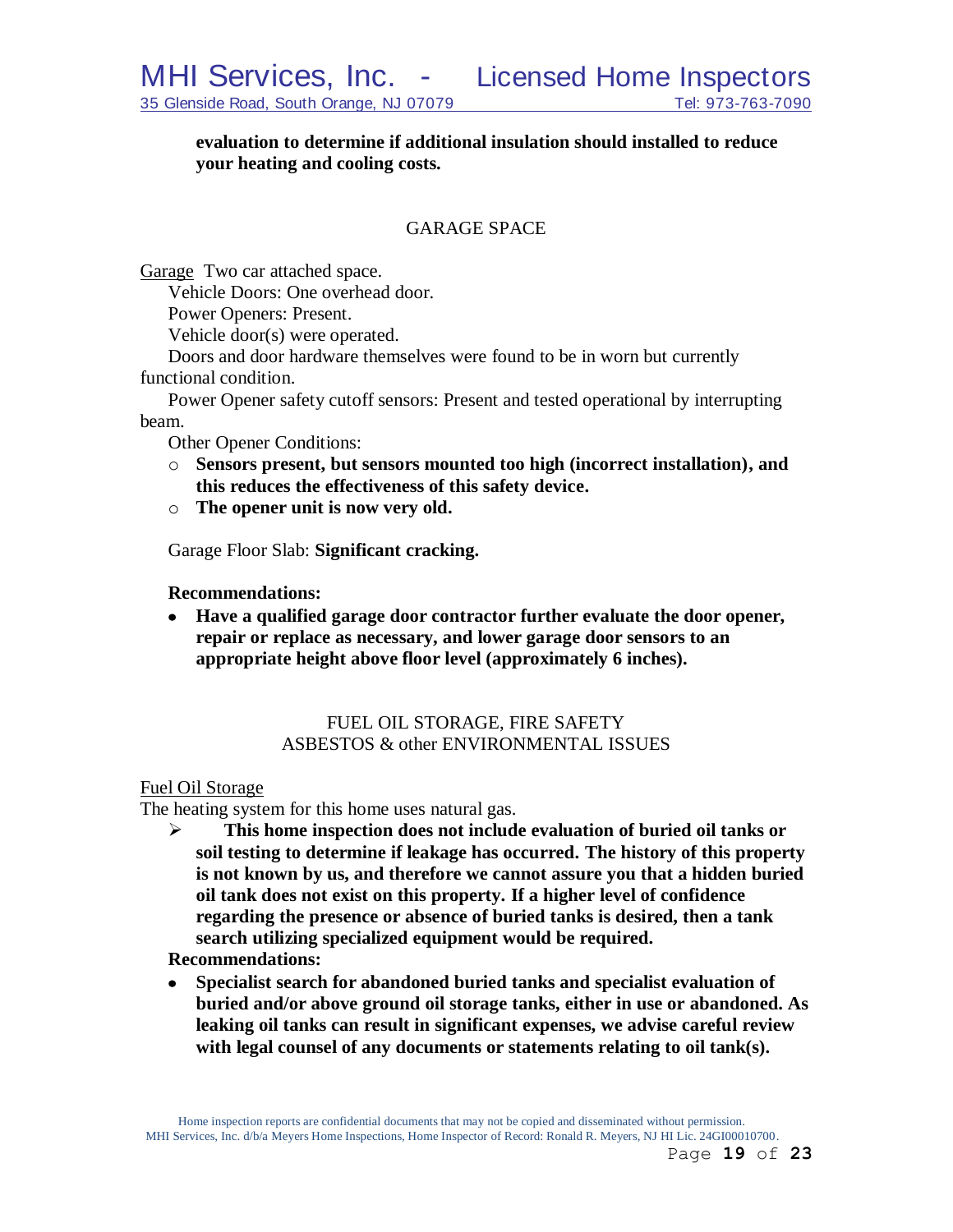Smoke & Carbon Monoxide Detectors & Fire Safety Devices Installation of smoke and carbon monoxide detectors, and a fire extinguisher in kitchens are recommended for this residence. We do not test fire safety devices, since these must be checked on a regular basis for proper operation, and this should done prior to closing on this property and regularly according to manufacturer advice thereafter.

Carbon Monoxide Tests Carbon monoxide (CO) is produced when fossil fuels are burned. Properly operating gas, or fuel oil burning heating systems normally produce very low levels of this toxic gas, and it is normally vented to the outside of the home. The best protection against carbon monoxide poisoning in a home is regular maintenance of the heating systems and chimney and flue connections, as well as properly maintained carbon monoxide detectors/alarms in the home. In the course of our home inspection the inspector wears a CO meter/alarm for his protection and yours, and all areas of the home that are entered are therefore automatically checked during our inspection. If the CO meter indicates a high level of this gas, we alert occupants and state the condition in the report.

Lead Paint Homes built prior to 1978 may have surfaces covered with paint containing lead oxide pigment, and under certain circumstances this lead-based paint can become a health hazard. **We are not certified lead inspectors, we are not insured for adverse conditions related to lead contamination of water, paint, or other materials in the home, and this inspection absolutely does not include testing for lead or evaluation of related hazards.** 

**Recommendation: Further evaluation and testing done by specialists for your protection.**

Asbestos This inspection cannot guarantee that asbestos materials, which have been commonly used for insulation and some finish material, are present or absent from this home. Older homes usually have some asbestos bearing materials used in the construction, while more recently constructed homes are likely to have little or no asbestos used in the construction and interior materials. *To determine with certainty if asbestos is present, sampling and lab testing is required, which is not included in this inspection.* **We are not certified asbestos inspectors, we are not insured for adverse conditions related to asbestos, and this inspection absolutely does not include testing for asbestos or evaluation of related hazards.**

**This home has a steam heating system, and asbestos was commonly used as steam pipe insulation in homes of this age.**

**Insulation material suspect of containing asbestos is present on some sections of steam pipes in the basement.**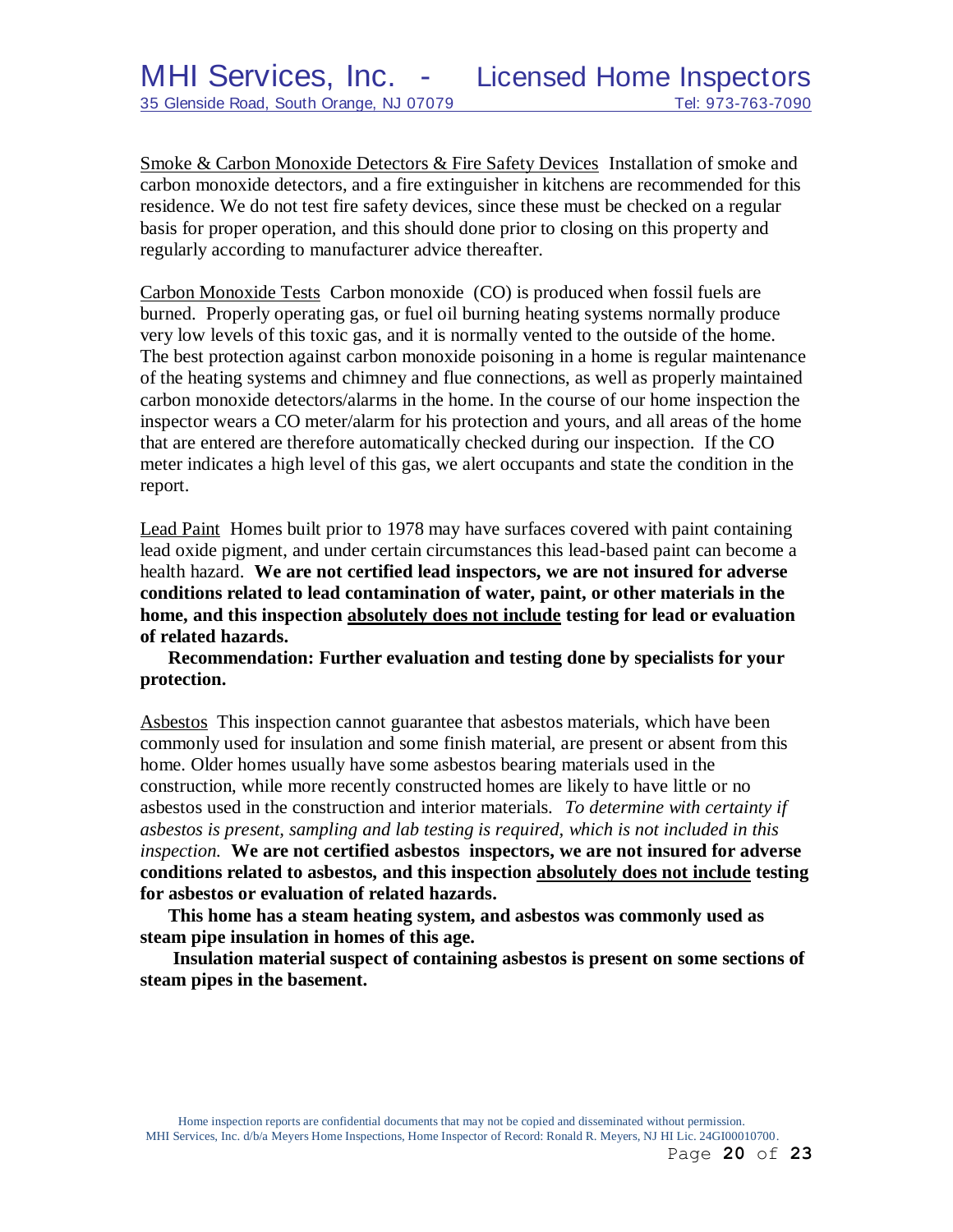

Pipe insulation likely to contain asbestos

#### **Recommendations: Further evaluation and testing done by specialists for your protection.**

Mold & Fungal Conditions Mold and other fungal organisms are a natural part of our environment and cannot be completely eliminated. Certain types of construction and wet conditions in a home can, however, allow excessive growth of mold, and damage to the structure and a health risk may occur. Humid or wet conditions in the home and finish and stored materials in basements, below grade areas and attics may be especially prone to accelerated mold growth when water penetration occurs. **We are not certified mold inspectors or mold experts, we are not insured for adverse conditions related to mold or fungal organisms, and this inspection absolutely does not include testing for mold or other fungal organisms.**

**Recommendation: You should have further evaluation and testing done by specialists for your protection.**

Inspection for Rodents & Other Pests Not Included This home inspection does not include an inspection for rodents and other pests such as mice, rats, squirrels, bats, roaches, bedbugs, or other insect pests.

Ordered Tests **Conditions were not appropriate for a radon test on the date of inspection and a radon test was not done**. Multiple windows were open in the home, and the basement was excessively damp, conditions which would invalidate the results of a test if done under these conditions.

No other tests requiring lab analysis are being done.

**Recommendation: Radon screening test should be done as per NJ protocols when conditions in the home are appropriate.**

**About this Report** The goal of this home inspection report is to provide you with objective information on the condition of the home as we found it on the date of inspection. The scope of this inspection is described and limited by the Home Inspection Agreement previously transmitted or given to you. This Home Inspection is not an *environmental* inspection or *appraisal* of the property. **If you have any questions as to**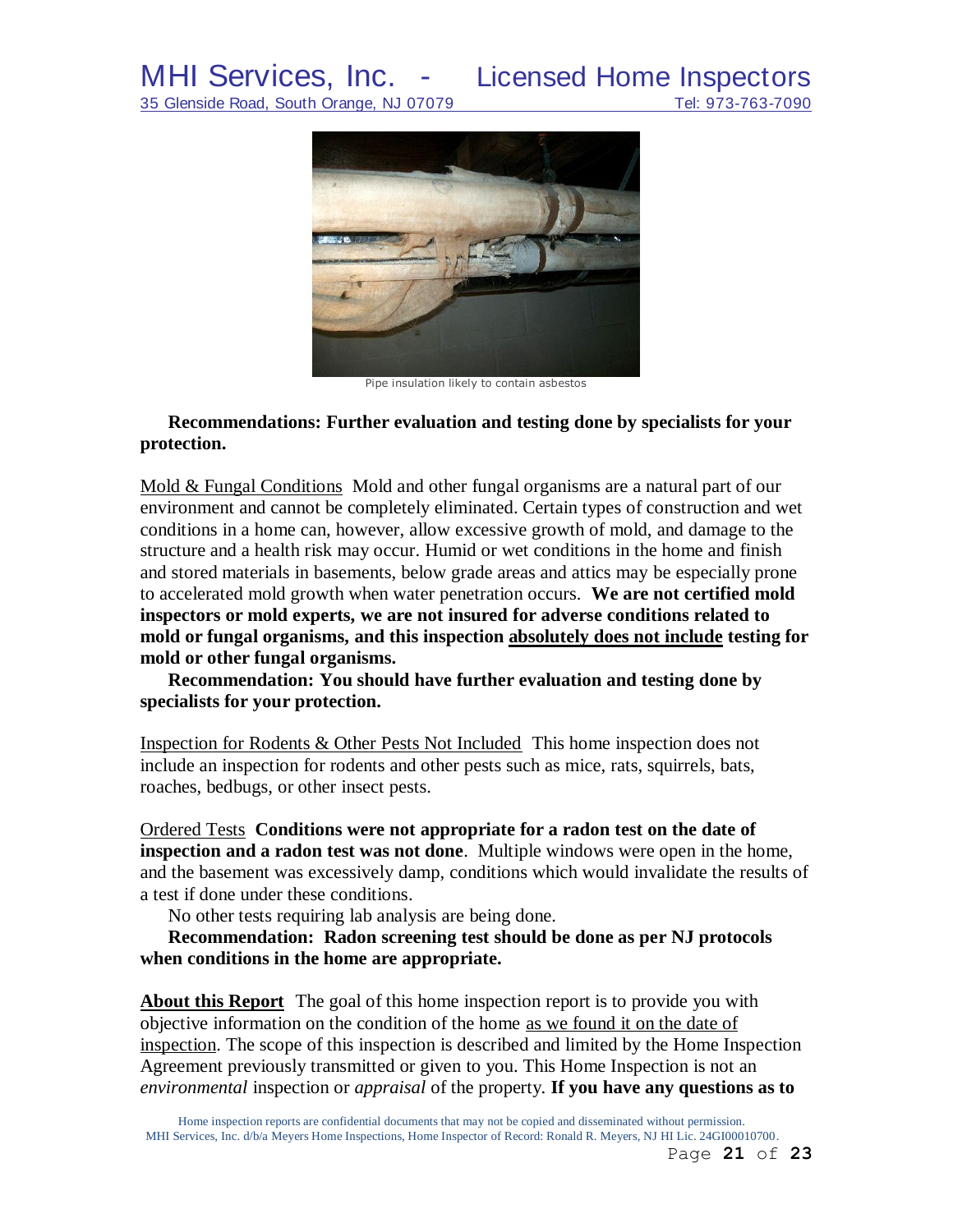**which items or systems are included, or excluded, or of the general nature or limitations, regulations and applicable industry standards pertaining to a Home Inspection, you should consult the Home Inspection Agreement without delay.**

This home may have had reconstruction and renovation work done after it was originally constructed. The renovations may, or may not have, been performed in accordance with local municipal requirements. We do not review relevant building plans or permits or approvals as part of a home inspection, and therefore this home inspection should not be taken as an endorsement or certification of renovation or re-construction work that may have been done on this home. In addition, as is standard practice for home inspections, this home inspection does not specifically address municipal building codes. Be aware that for older homes what was acceptable when the home was built, may no longer be acceptable practice for a newly built home, and current municipal building codes may not apply.

**Recommendations we make for repairs, maintenance, service, or further specialist evaluation, must be completed prior to your closing on the property. Only qualified and/or licensed contractors should be hired to do repair work. If you fail to follow our recommendations, or fail to have them completed prior to closing on the property, we cannot be held responsible for the consequences of your lack of action.**

**All separate reports from other inspections for wood destroying insects, testing laboratories, septic system and/or well experts, mold experts, etc. should be carefully read and considered as well.**

**May I also remind you that this report presents the condition of the home as we found it on the date of the inspection. From the date of our inspection, to the date you close on this property, systems may fail, and other damage to the home can occur, all of which is out of our control, and for which we cannot take any responsibility. For this reason it is important that you take the opportunity to reinspect this home the day before you close, and assure yourself that the home is in a condition acceptable to you. In addition, should the home be left vacant after you close but before you move in, please be aware that the home would be more vulnerable to damage from failed systems or severe weather or vermin entry, and you are therefore advised to check the home frequently during when it is vacant.**

**General Disclaimer** The observations and findings presented in this report are based upon what was visible on the date of inspection. Many unseen problems can exist in a home without visible evidence present. It is recommended that a qualified technician in the various fields be used to do invasive testing whenever a problem is suspected. While every reasonable attempt has been made to disclose deficiencies in the home that is being considered for purchase, due diligence must be assumed by the buyer, as they alone will bear the financial burden to correct unforeseen or hidden problems that may occur after purchase. Costs of repairs or replacement cannot be accurately determined by this inspection and are not included in our report. To determine the true costs of repairs, you should obtain actual price quotations from qualified contractors prepared to do the work.

*Please also Note: This is a Home Inspection with defined terms, conditions and*